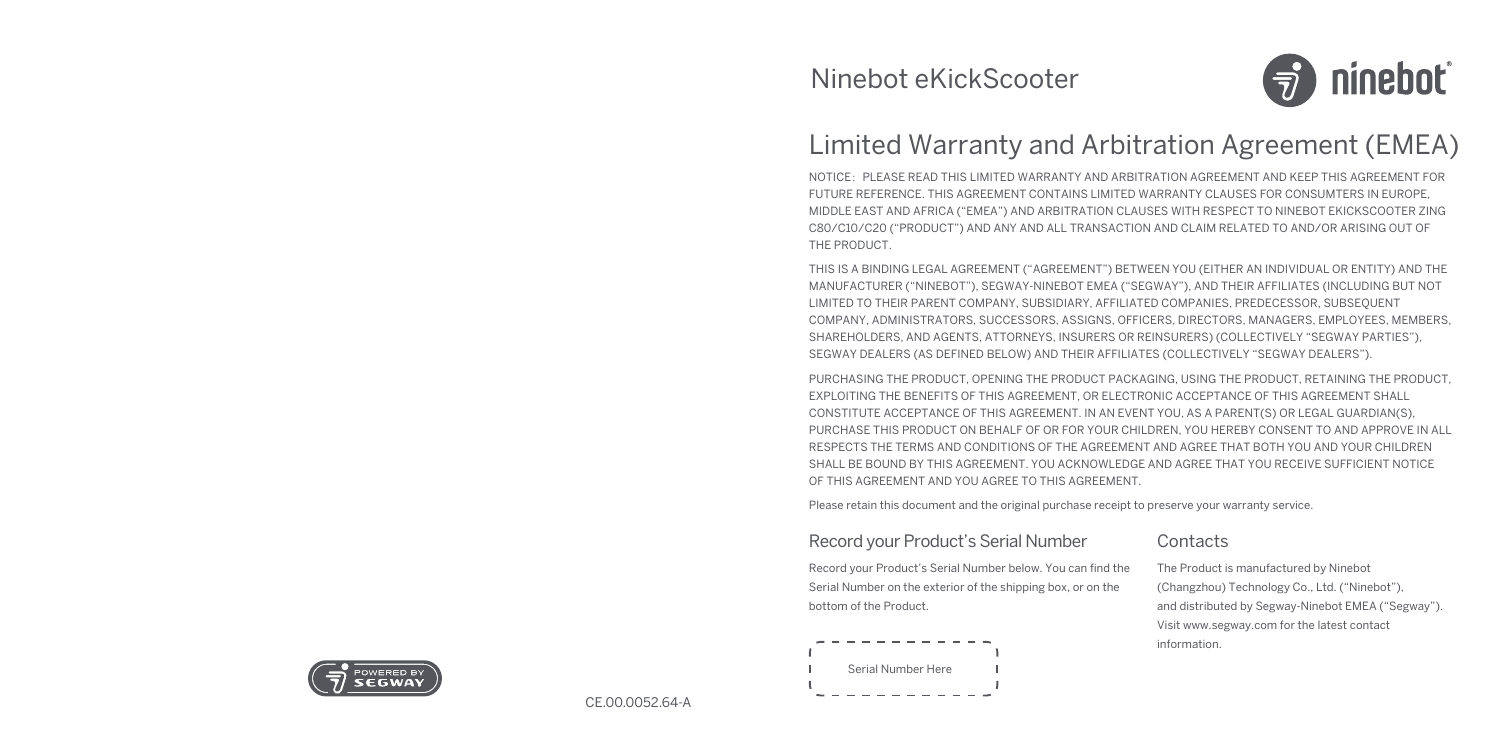## 1. Limited Warranty

This Limited Warranty covers only defects of any material or quality of the Product and components when the Product and components thereof are being used under normal and ordinary conditions. In the event that a defect covered by this Limited Warranty occurs, Segway and/or other Segway Parties in its sole discretion will repair or replace the defective Product or components thereof in accordance with this Limited Warranty. The applicable Limited Warranty Period for the Limited Warranty commences on the date of the original purchase of the Product from either of Segway, Segway's authorized reseller, Segway's authorized distributor, or an authorized Dealer (each a "Segway Dealer" or collectively the "Segway Dealers").

|                               | Name of the Component  | <b>Limited Warranty Period</b> |
|-------------------------------|------------------------|--------------------------------|
|                               | Frame assembly         |                                |
|                               | Stem                   |                                |
|                               | Front fork assembly    |                                |
|                               | Rear wheel             |                                |
|                               | Hub motor assembly     |                                |
|                               | Inclined tube assembly |                                |
| Vehicle Body                  | Controller             | 1 year                         |
|                               | Indicator dashboard    |                                |
|                               | Charge port            |                                |
|                               | Brake cable            |                                |
|                               | Folding components     |                                |
|                               | Brake throttle cable   |                                |
|                               | Ambient light          |                                |
|                               | Bell                   |                                |
|                               | Charger                | 180 days                       |
| Other Components              | Battery                |                                |
|                               | <b>Brake</b>           |                                |
|                               | Throttle               |                                |
|                               | Handlebar grips        |                                |
| Components<br>Subject to Wear | Foot pad               | 90 days                        |
|                               | Front fender           |                                |
|                               | Rear fender            |                                |
|                               | Reflector              |                                |
|                               | Decoration piece       |                                |
|                               | Foot board assembly    |                                |
|                               | Light strips           |                                |
|                               | Kickstand              |                                |

THIS LIMITED WARRANTY HEREIN IS THE ONLY EXPRESS WARRANTY APPLICABLE TO PRODUCT AND ITS COMPONENT PARTS, ACCESSORIES, AND SERVICE REPAIR. SEGWAY AND SEGWAY PARTIES DISCLAIM ALL OTHER EXPRESS WARRANTIES. SEGWAY AND OTHER SEGWAY PARTIES LIMIT THE DURATION AND REMEDIES OF ALL IMPLIED WARRANTIES, INCLUDING WITHOUT LIMITATION TO THE WARRANTIES OF MERCHANTABILITY AND FITNESS FOR A PARTICULAR PURPOSE, WHETHER ARISING BY LAW, COURSE OF DEALING, COURSE OF PERFORMANCE, USAGE OF TRADE OR OTHERWISE, TO THE DURATION OF THIS EXPRESS LIMITED WARRANTY. THIS LIMITED WARRANTY DOES NOT IN ANY WAY AFFECT OR LIMIT THE STATUTORY RIGHTS YOU MAY HAVE AS A CONSUMER, FOR EXAMPLE WITH RESPECT TO CONFORMITY.

## 2.Limited Warranty Service Process.

(i) proof of the original purchase of the Product from Segway Dealers, (ii) the Product's serial number, Segway must receive your defective Product or component thereof within thirty (30) days upon Segway's issuance of RMA to you. If a defective Product or component thereof cannot be shipped to Segway, Segway may direct you to a designated third-party service provider for the warranty services.

You shall be responsible for the cost of shipping and risk of loss and damage that may occur during the shipment from you to Segway and (ii) from Segway to you. You must include your defective Product or component within the original or Segway approved packaging, which will be provided at your cost, for shipment of the Product to Segway.

An authorized service provider or Segway Dealer will inspect your returned Product. If Segway reasonably determines that the problem is not covered by the Limited Warranty, Segway will notify you and inform you of service or replacement alternatives that are available to you on a fee basis, or Segway will return your Product to you unrepaired, and in such instance, you will be responsible for the cost of shipping and insurance for shipment of your Product from Segway to you. In an event that any services is not covered by the limited warranty and you reject a paid service recommended by Segway Parties and/or Segway Dealer, you understand and acknowledge that failure to repair and/or services the Product may increase the risk of fall and/or Product failure which may result in severe property damages, severe bodily injury or death, and you agree that this is your informed consent to take such risk.

For a return eligible for the warranty protection and/or services, Segway will serve defective Products with new or reconditioned parts of the same or similar style at no cost to you for the service. Parts replaced by Segway will be retained by and become the property of Segway. In such a situation, Segway will pay reasonable return shipping charges for the return of the Product to you.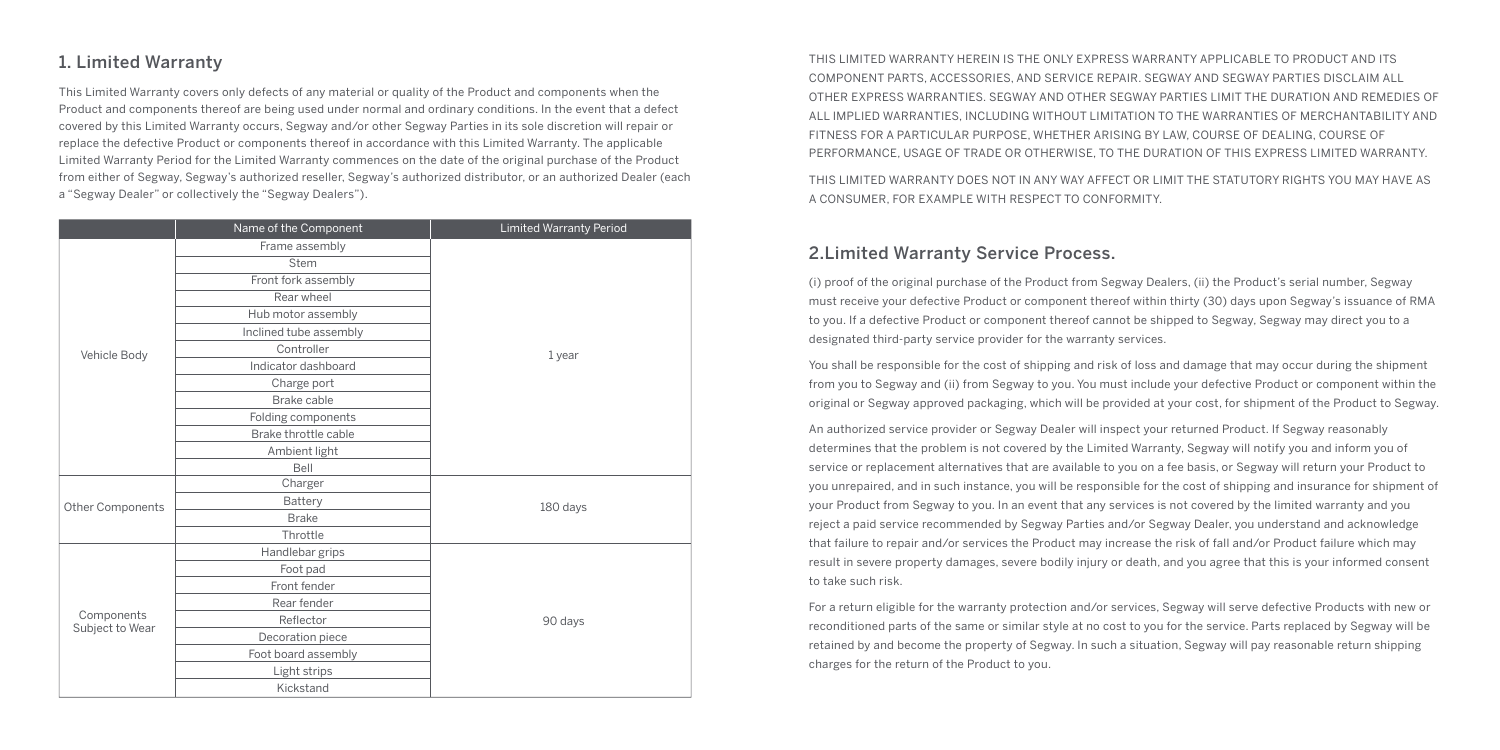## 3.Limited Warranty Eligibility.

3.1Your service request must be received by Segway within the Limited Warranty Period as described above, and Segway must receive your Product in accordance with the Limited Warranty Service Process defined above.

3.2Your Product must be purchased from an authorized Segway Dealer.

3.3You must provide the original purchase receipt.

3.4This Limited Warranty describes the service available to you in the event your Product requires warranty service.

3.5Your Product must have serial number legible, unobscured, untampered, and unmodified.

3.6All tamper-resistant seals must be intact, in place, and unmodified.

#### 4.Limited Warranty Exclusions.

This Limited Warranty describes the service available to you if your product requires warranty service, and you may have additional protections under your local laws. This Limited Warranty does not cover and excludes damage to your product or any component thereof caused by:

4.1Abuse, misuse, recklessness, negligence, or commercial use.

4.2Improper charging, storage, maintenance, or operation of the Product not in compliance with instructions or limitations as provided in the user materials.

4.3Use of the Product not in compliance with applicable laws and regulations.

4.4Use of the Product by persons with inadequate experience.

4.5Accident, collision, riding at an unsafe speed on paved roads, riding at an unsafe speed on unpaved roads, riding over obstacles, amateur racing, professional racing, use in backcountry sports, fire damage, water damage, chemical damage, use of the Product outside of the Product's working temperature range, high-pressure water spray, earthquake, dropping, loading with excessive weights.

## 5.LIABILITY DISCLAIMER AND LIMITATION.

5.1 SEGWAY PARTIES AND SEGWAY DEALERS DO NOT ASSUME OR AUTHORIZE ANYONE TO ASSUME ON ITS BEHALF, ANY OTHER OBLIGATION OR LIABILITY IN CONNECTION WITH THE PRODUCT, ITS COMPONENT PARTS, ACCESSORIES, SERVICE REPAIR, OR THIS LIMITED WARRANTY.

5.2 SEGWAY PARTIES AND SEGWAY DEALERS ARE NOT RESPONSIBLE FOR ANY LOSS OF USE OF A PRODUCT, ITS COMPONENT PARTS, ACCESSORIES, OR FOR ANY INCONVENIENCE OR OTHER LOSS OR DAMAGE WHICH MIGHT BE CAUSED FROM ANY DEFECT IN A PRODUCT, ITS COMPONENT PARTS, ACCESSORIES, SERVICE REPAIR, OR FOR ANY OTHER INCIDENTAL OR CONSEQUENTIAL DAMAGES YOU MAY HAVE AS A RESULT OF ANY DEFECT IN A PRODUCT, ITS COMPONENT PARTS, ACCESSORIES, OR SERVICE REPAIR. SOME COUNTRIES DO NOT ALLOW THE EXCLUSION OR LIMITATION OF INCIDENTAL OR CONSEQUENTIAL DAMAGES, SO THE ABOVE LIMITATION OR EXCLUSION MAY NOT APPLY TO YOU TO THE EXTENT THAT IT IS DISALLOWED BY APPLICABLE LAW.

5.3 IN NO EVENT SEGWAY PARTIES AND SEGWAY DEALERS' TOTAL AND AGGREGATE LIABILITY FOR ALL CLAIMS UNDER ANY AND ALL APPLICABLE LAW OR THEORY, JOINTLY OR SEVERALLY, ARISING OUT OF OR RELATED TO THE PURCHASE OF THE PRODUCT, USE OF THE PRODUCT, BREACH OF CONTRACT, TORTS (INCLUDING NEGLIGENCE) OR OTHERWISE, EXCEEDS THE DUTY TO REPAIR OR REPLACE ANY DEFECTIVE PRODUCT, FURTHER SUBJECT TO SEGWAY'S SOLE AND EXCLUSIVE DISCRETION. IN NO EVENT SHALL BE SEGWAY PARTIES AND SEGWAY DEALERS BE LIABLE TO ANY PERSON FOR CONSEQUENTIAL, INDIRECT, INCIDENTAL, SPECIAL, EXEMPLARY, PUNITIVE OR ENHANCED DAMAGED ARISING OUT OF, OR RELATING TO, AND/OR IN CONNECTION WITH THE PURCHASE OF THE PRODUCT, ANY BREACH OF THIS AGREEMENT OR MANUFACTURER'S DUTIES REGARDLESS OF (A) WHETHER SUCH DAMAGES WERE FORESEEABLE, (B) WHETHER OR NOT SEGWAY OR OTHER SEGWAY PARTIES WERE ADVISED OF THE POSSIBILITY OF SUCH DAMAGES, AND (C) THE LEGAL OR EQUITABLE THEORY (CONTRACT, TORT OR OTHERWISE) UPON WHICH THE CLAIM IS BASED UNLESS SUCH LIMITATIONS AND EXCLUSIONS ARE PROHIBITED BY APPLICABLE LAW. THE FOREGOING LIMITATIONS OR EXCLUSIONS APPLY EVEN IF AN AGGRIEVED CUSTOMER OR ANY OTHER PERSON'S (WHO MIGHT HAVE RIGHT OR CLAIM UNDER THIS AGREEMENT BY OPERATION OF LAW OR EQUITY) REMEDIES UNDER THIS AGREEMENT FAIL THEIR ESSENTIAL PURPOSE. IN THE EVENT SOME COUNTRIES DO NOT ALLOW THE EXCLUSION OR LIMITATION OF CERTAIN OR ALL OF THE FOREGOING DAMAGES, SO TO THE EXTENT THAT SUCH LIMITATIONS OR EXCLUSIONS ARE NOT ALLOWED BY LAW, THEY MAY NOT APPLY TO YOU. SOME COUNTRIES DO NOT ALLOW THE EXCLUSION OR LIMITATION OF INCIDENTAL OR CONSEQUENTIAL DAMAGES, SO TO THE EXTENT THAT SUCH LIMITATIONS OR EXCLUSIONS ARE NOT ALLOWED BY LAW, THE ABOVE LIMITATION OR EXCLUSION MAY NOT APPLY TO YOU.

5.4. To the extent permitted by applicable law, SEGWAY PARTIES and SEGWAY DEALERS hereby DISCLAIM any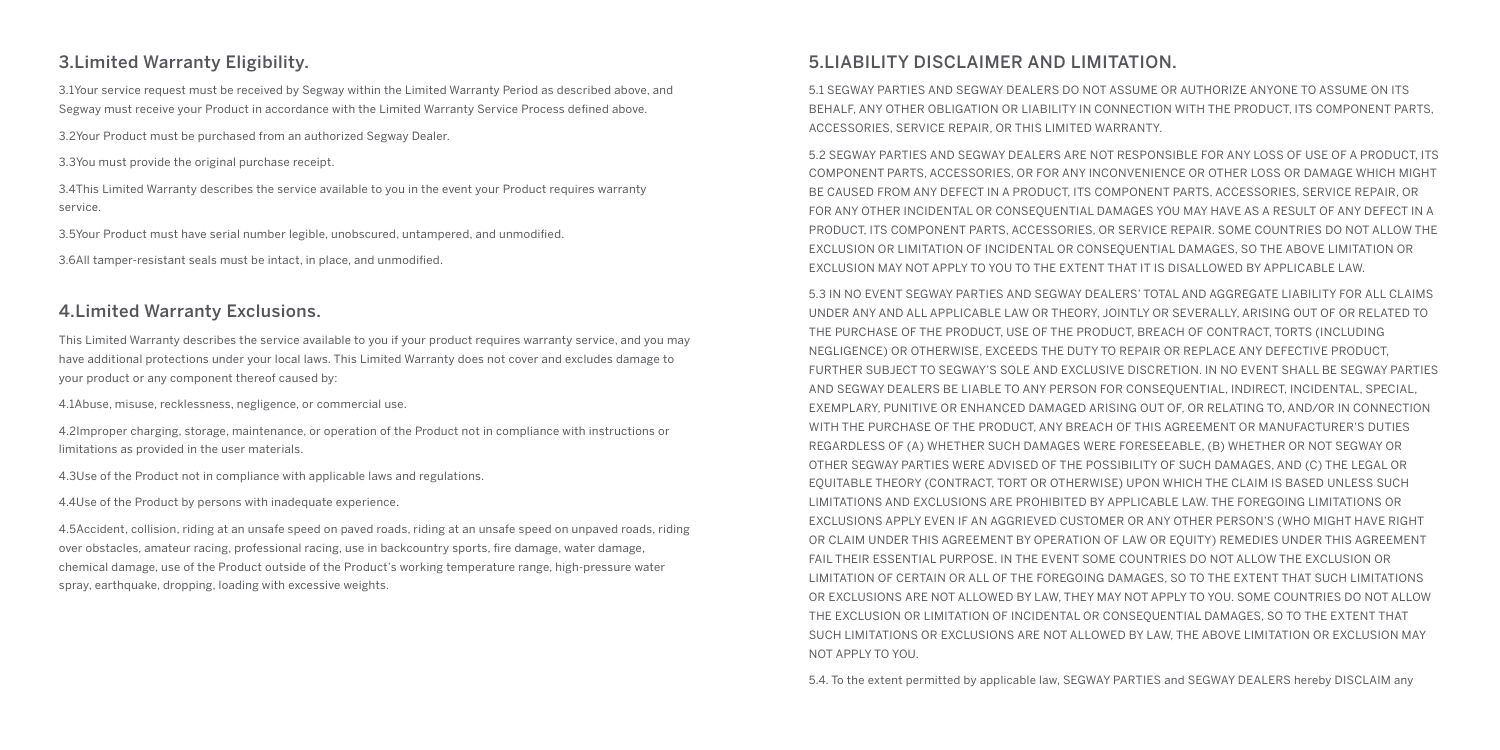liability and thereby shall not be responsible for any damages, including but not limited to death, bodily injury, or damages to property, arising out of or related to any conduct (including misconduct), action, inaction, act (including failure to act), omission or negligence by any authorized or unauthorized dealer, distributor, wholesaler, retailer, service provider or third party that involves into the distribution of Product or the services thereto. To the extent permitted by applicable law, the explicit representations and warranties, if any, provided herein, shall be the only warranties and representations made by SEGWAY PARTIES to YOU, any consumer, and/or end-user and SEGWAY PARTIES shall not be responsible for any other warranties and/or representations that may be given and/or provided by another person unless SEGWAY PARTIES have in a written form explicitly authorized such additional warranty and/or representation to be given to consumer or end-user.

#### 6.Claims, Dispute Resolution.

THE CLAUSES CONTAINED HEREIN ARE LEGALLY BINDING BETWEEN YOU, SEGWAY PARTIES AND SEGWAY DEALERS. THE CLAUSES CONTAINED HEREIN MAY AFFECT YOUR RIGHTS, AND IT IS YOUR RESPONSIBILITY TO READ THE FOLLOWING SECTIONS. YOU CAN OPT OUT OF THE AGREEMENT WITHIN 30 CALENDAR DAYS OF THE FIRST CONSUMER PURCHASE BY EMAILING OPTOUT@SEGWAY.COM AND PROVIDING THE APPLICABLE INFORMATION. FOR MORE DETAILS, PLEASE SEE SECTION 6.2.

#### 6.1 Binding Arbitration.

Segway Parties, Segway Dealers and you agree that any dispute, controversy or claim arising out of, relating to or in connection with this agreement, the limited warranty, the sale, condition or performance of the product, whether based in contract, tort, fraud, misrepresentation, or any other legal theory at law or in equity, including but not limited to any claims for death, injury or property damages, shall be governed by and construed in accordance with the laws of the Netherlands with the exclusion of its conflicts of law provisions, and finally resolved by the International Chamber of Commerce (ICC) under the 2021 ICC Rules of Arbitration (ICC Rules) for the time being in force, which Rules are deemed to be incorporated by reference into this clause. Further the Parties agree that:

i.The seat of the arbitration shall be Amsterdam, Netherlands.

ii.The Tribunal shall consist of 3 arbitrator(s).

iii.The language of the arbitration shall be English.

Section 6 "Claims, Dispute Resolution and Mandatory Arbitration"clause shall survive upon termination or expiration of this agreement and/or limited warranty or in an event that this agreement and/or the limited warranty is held as void, avoidable, invalid, or unenforceable, either in whole or part, by a competent adjudication institution with actual authority and jurisdiction over this matter.

#### 6.2 Opt-Out.

YOU MAY OPT OUT OF THIS DISPUTE RESOLUTION PROCEDURE BY PROVIDING NOTICE TO SEGWAY or SEGWAY PARTIES NO LATER THAN THIRTY (30) CALENDAR DAYS AFTER THE DATE OF THE FIRST CONSUMER PURCHAS-ER'S PURCHASE OF THE PRODUCT. TO OPT-OUT, YOU MUST SEND NOTICE BY EMAIL AT OPTOUT@SEGWAY.COM, WITH THE SUBJECT LINE: "ARBITRATION OPT-OUT." THE OPT-OUT NOTICE BY E-MAIL MUST INCLUDE (A) YOUR NAME, EMAIL ADDRESS, MAILING ADDRESS, AND PHONE NUMBER; (B) THE DATE ON WHICH THE PRODUCT WAS PURCHASED; (C) THE PRODUCT MODEL NAME OR MODEL NUMBER; AND (D) THE SERIAL NUMBER. ALTERNA-TIVELY, YOU MAY OPT OUT BY SENDING AN ELECTION TO OPT-OUT LETTER TO SEGWAY AT Dynamostraat 7, 1014BN, Amsterdam, The Netherlands. CERTIFIED MAIL WITHIN THIRTY (30) CALENDAR DAYS FROM THE DATE OF THE FIRST END USER'S PURCHASE OF THE PRODUCT FROM SEGWAY DEALER. THE OPT-OUT LETTER SHALL CONTAIN THE FOLLOWING INFORMATION: (A) YOUR NAME, EMAIL ADDRESS, MAILING ADDRESS, AND PHONE NUMBER; (B) THE DATE ON WHICH THE PRODUCT WAS PURCHASED; (C) THE PRODUCT MODEL NAME OR MODEL NUMBER; (D) THE SERIAL NUMBER; AND (E) AN STATEMENT AS FOLLOWS: THE ABOVE CONSUMER ELECTS TO OPT-OUT THE DISPUTE RESOLUTION PROCEDURE AS PROVIDED BY THIS LIMITED WARRANTY, THESE ARE THE ONLY TWO EFFECTIVE WAYS TO OPT-OUT THIS DISPUTE RESOLUTION PROCEDURE. ELECTION TO OPT-OUT THIS DISPUTE RESOLUTION PROCEDURE WILL NOT AFFECT THE COVERAGE OF THE LIMITED WARRANTY IN ANY WAY, AND YOU WILL CONTINUE TO ENJOY THE BENEFITS OF THE LIMITED WARRANTY.

#### 6.3 Language.

This Agreement may be translated into different languages. In the event of a conflict, the English version shall prevail and control.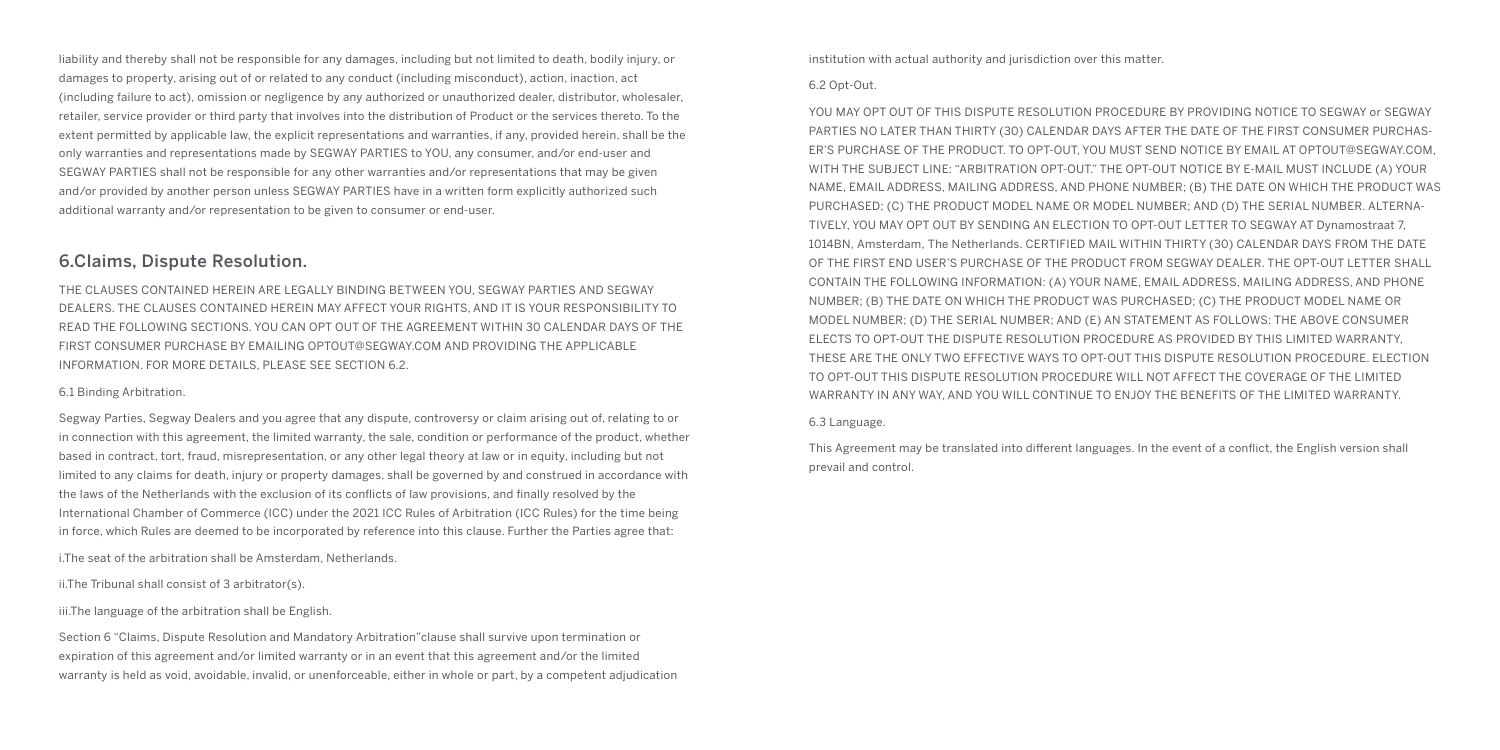

# Accord de garantie limitée et d'arbitrage (EMEA)

AVIS : VEUILLEZ LIRE CET ACCORD DE GARANTIE LIMITÉE ET D'ARBITRAGE ET LE CONSERVER POUR RÉFÉRENCE FUTURE. CET ACCORD CONTIENT DES CLAUSES DE GARANTIE LIMITÉE POUR LES CONSOMMATEURS EN EUROPE, AU MOYEN-ORIENT ET EN AFRIQUE (« EMEA ») ET DES CLAUSES D'ARBITRAGE À L'ÉGARD DU NINEBOT EKICKSCOOTER ZING C80/C10/C20 (« PRODUIT ») ET DE TOUTE TRANSACTION ET RÉCLAMATION LIÉE AU PRODUIT ET/OU DÉCOULANT DE CELUI-CI.

IL S'AGIT D'UN ACCORD JURIDIQUE CONTRAIGNANT (« ACCORD ») ENTRE VOUS (UNE PERSONNE OU UNE ENTITÉ) ET LE FABRICANT (« NINEBOT »), SEGWAY NINEBOT EMEA (« SEGWAY ») ET SES SOCIÉTÉS AFFILIÉES (Y COMPRIS, SANS S'Y LIMITER, SA SOCIÉTÉ MÈRE, FILIALE, SOCIÉTÉS AFFILIÉES, PRÉDÉCESSEUR, SOCIÉTÉ SUBSÉQUENTE, ADMINISTRATEURS, SUCCESSEURS, CESSIONNAIRES, DIRIGEANTS, ADMINISTRATEURS, GESTIONNAIRES, EMPLOYÉS, MEMBRES, ACTIONNAIRES ET AGENTS, AVOCATS, ASSUREURS OU RÉASSUREURS) (COLLECTIVEMENT LES « PARTIES SEGWAY »), LES CONCESSIONNAIRES SEGWAY (TELS QUE DÉFINIS CI-DESSOUS) ET LEURS SOCIÉTÉS AFFILIÉES (COLLECTIVEMENT « CONCESSIONNAIRES SEGWAY »).

L'ACHAT DU PRODUIT, L'OUVERTURE DE L'EMBALLAGE DU PRODUIT, L'UTILISATION DU PRODUIT, LA CONSERVATION DU PRODUIT, L'EXPLOITATION DES AVANTAGES DU PRÉSENT ACCORD OU L'ACCEPTATION ÉLECTRONIQUE DU PRÉSENT ACCORD CONSTITUENT L'ACCEPTATION DU PRÉSENT ACCORD. DANS UN CAS OÙ VOUS, EN TANT QUE PARENT(S) OU TUTEUR(S) LÉGAL, ACHETEZ CE PRODUIT AU NOM DE OU POUR VOS ENFANTS, VOUS CONSENTEZ ET APPROUVEZ À TOUS ÉGARDS LES MODALITÉS DE L'ACCORD ET CONVENEZ QUE VOUS ET VOS ENFANTS SEREZ LIÉS PAR CET ACCORD. VOUS RECONNAISSEZ ET CONVENEZ QUE VOUS RECEVEZ UN PRÉAVIS SUFFISANT DE CET ACCORD ET QUE VOUS ACCEPTEZ CET ACCORD.

Veuillez conserver ce document et le reçu d'achat original afin de préserver votre service de garantie.

#### Enregistrez le numéro de série de votre produit

Enregistrez le numéro de série de votre produit ci-dessous. Vous trouverez le numéro de série à l'extérieur de la boîte d'expédition ou au bas du Produit.



## **Contacts**

Le Produit est fabriqué par Ninebot (Changzhou) Technology Co., Ltd. (« Ninebot »), et distribué par Segway-Ninebot EMEA (« Segway »). Rendez-vous sur www.segway.com pour obtenir les dernières informations de contact.

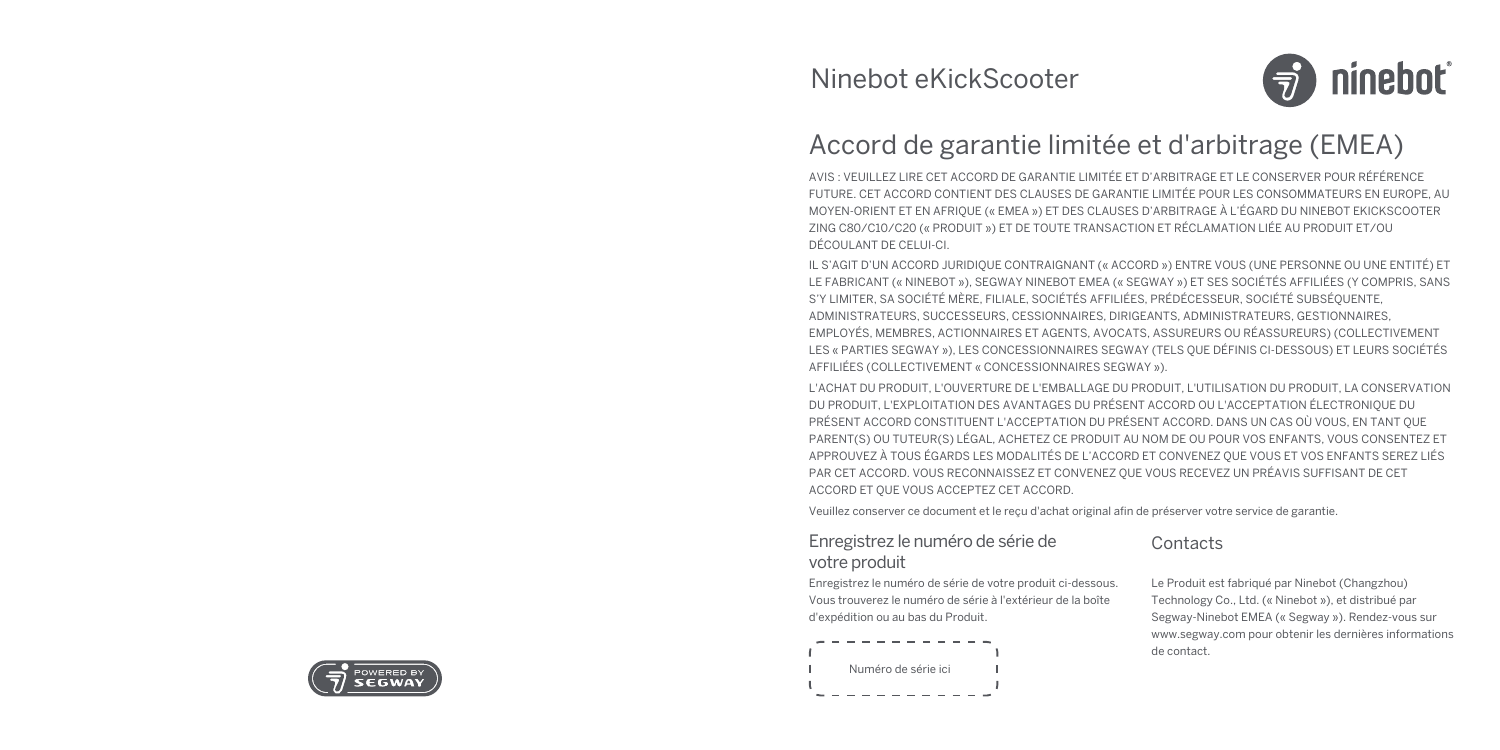## 1. Garantie limitée

La Garantie limitée couvre uniquement les défauts liés aux matériaux ou à la qualité du Produit et de ses composants dans le cadre d'une utilisation dans des conditions normales et courantes. Si un défaut couvert par cette Garantie limitée est détecté, Segway et/ou d'autres Parties Segway, à leur discrétion, répareront ou remplaceront le Produit ou le composant défectueux, conformément à cette Garantie limitée. La durée applicable de la Garantie limitée commence le jour de l'achat original du Produit auprès de Segway, d'un revendeur autorisé de Segway, d'un distributeur autorisé de Segway, ou d'un concessionnaire autorisé (tous dénommés « Concessionnaire Segway » ou collectivement « Concessionnaires Segway »).

|                                | Nom de la pièce                            | Période de garantie limitée |
|--------------------------------|--------------------------------------------|-----------------------------|
|                                | Ensemble cadre                             |                             |
|                                | Tige                                       |                             |
|                                | Ensemble de fourche avant                  |                             |
|                                | Roue arrière                               |                             |
|                                | Ensemble de moyeu moteur                   |                             |
|                                | Ensemble de tube incliné                   |                             |
| Carrosserie                    | Manette                                    | 1an                         |
|                                | Tableau de bord des indicateurs            |                             |
|                                | Port de charge                             |                             |
|                                | Câble de frein                             |                             |
|                                | Composants pliants                         |                             |
|                                | Câble d'accélérateur électronique de frein |                             |
|                                | Cloche                                     |                             |
|                                | Lumière ambiante                           |                             |
|                                | Chargeur                                   |                             |
| Autres composants              | <b>Batterie</b>                            | 180 jours                   |
|                                | Frein                                      |                             |
|                                | Accélérateur électronique                  |                             |
|                                | Poignées de guidon                         |                             |
| Composants<br>sujets à l'usure | Tapis de pied                              |                             |
|                                | Garde-boue avant                           |                             |
|                                | Garde-boue arrière                         | 90 jours                    |
|                                | Réflecteur                                 |                             |
|                                | Pièce de décoration                        |                             |
|                                | Ensemble marchepied                        |                             |
|                                | <b>Bandes lumineuses</b>                   |                             |
|                                | Béquille                                   |                             |

CETTE GARANTIE LIMITÉE CONSTITUE LA SEULE GARANTIE EXPRESSE APPLICABLE AU PRODUIT ET À SES COMPOSANTS, ACCESSOIRES ET SERVICE DE RÉPARATION. SEGWAY ET LES PARTIES SEGWAY REJETTENT TOUTE AUTRE GARANTIE EXPRESSE. SEGWAY ET LES AUTRES PARTIES SEGWAY LIMITENT LA DURÉE ET LES RECOURS JURIDIQUES DE TOUTES LES GARANTIES IMPLICITES, DONT, EN AUTRE, LES GARANTIES DE COMMERCIALISATION ET DE BON FONCTIONNEMENT POUR TOUTE FIN SPÉCIFIQUE, QU'IL S'AGISSE D'UNE FIN JURIDIQUE, AU MOMENT DE L'ACHAT, AU MOMENT DE LA PERFORMANCE, DE PRATIQUES COMMERCIALES OU AUTRE, À LA DURÉE DE CETTE GARANTIE LIMITÉE EXPRESSE.

CETTE GARANTIE LIMITÉE N'AFFECTE NI NE LIMITE EN RIEN LES DROITS LÉGAUX QUE VOUS POURRIEZ AVOIR EN TANT QUE CONSOMMATEUR, PAR EXEMPLE EN CE QUI CONCERNE LA CONFORMITÉ.

#### 2. Procédure de service de la Garantie limitée.

(i) une preuve de l'achat initial du Produit auprès des Concessionnaires Segway, (ii) le numéro de série du Produit, Segway doit recevoir votre Produit ou composant défectueux dans les trente (30) jours suivant l'émission de RMA par Segway. S'il ne vous est pas possible d'envoyer le Produit ou le composant défectueux, Segway pourra vous adresser à un prestataire de service tiers à même d'effectuer les services de la Garantie limitée.

Vous serez responsable pour le coût de l'envoi et du risque de perte et de dommage lors du transport du matériel à destination de Segway et (ii) de Segway à vous. Vous devrez renvoyer votre Produit ou votre composant défectueux dans son emballage d'origine ou dans un emballage agréé par Segway, à vos frais, pour son transport à destination de Segway.

Un prestataire de service ou un Concessionnaire Segway agréé pourra réaliser l'inspection du Produit que vous avez retourné. Si Segway détermine raisonnablement que le problème ne peut pas être couvert par la Garantie limitée, Segway vous le signalera et vous indiquera les services ou les alternatives de remplacement payants mis à votre disposition. Autrement, Segway vous renverra le Produit non réparé, et dans ce cas-là, vous serez responsable des frais de transport et d'assurance du Produit à destination de votre domicile. Dans le cas où tout service n'est pas couvert par la Garantie limitée et que vous rejetez un service payant recommandé par les Parties Segway et/ou Concessionnaire Segway, vous comprenez et reconnaissez que le fait de ne pas réparer et/ou entretenir le Produit peut augmenter le risque de chute et/ou de défaillance du Produit qui peut entraîner de graves dommages matériels, des blessures corporelles graves ou la mort, et vous convenez qu'il s'agit de votre consentement éclairé à prendre un tel risque.

Si la protection et/ou les services de la garantie couvrent un retour, Segway se chargera du Produit défectueux en vous envoyant de nouvelles pièces ou des pièces reconditionnées du même modèle ou d'un modèle similaire sans vous facturer ce service. Les pièces remplacées seront conservées par Segway et deviendront sa propriété. Dans une telle situation, Segway paiera des frais de transport raisonnables pour vous renvoyer le Produit.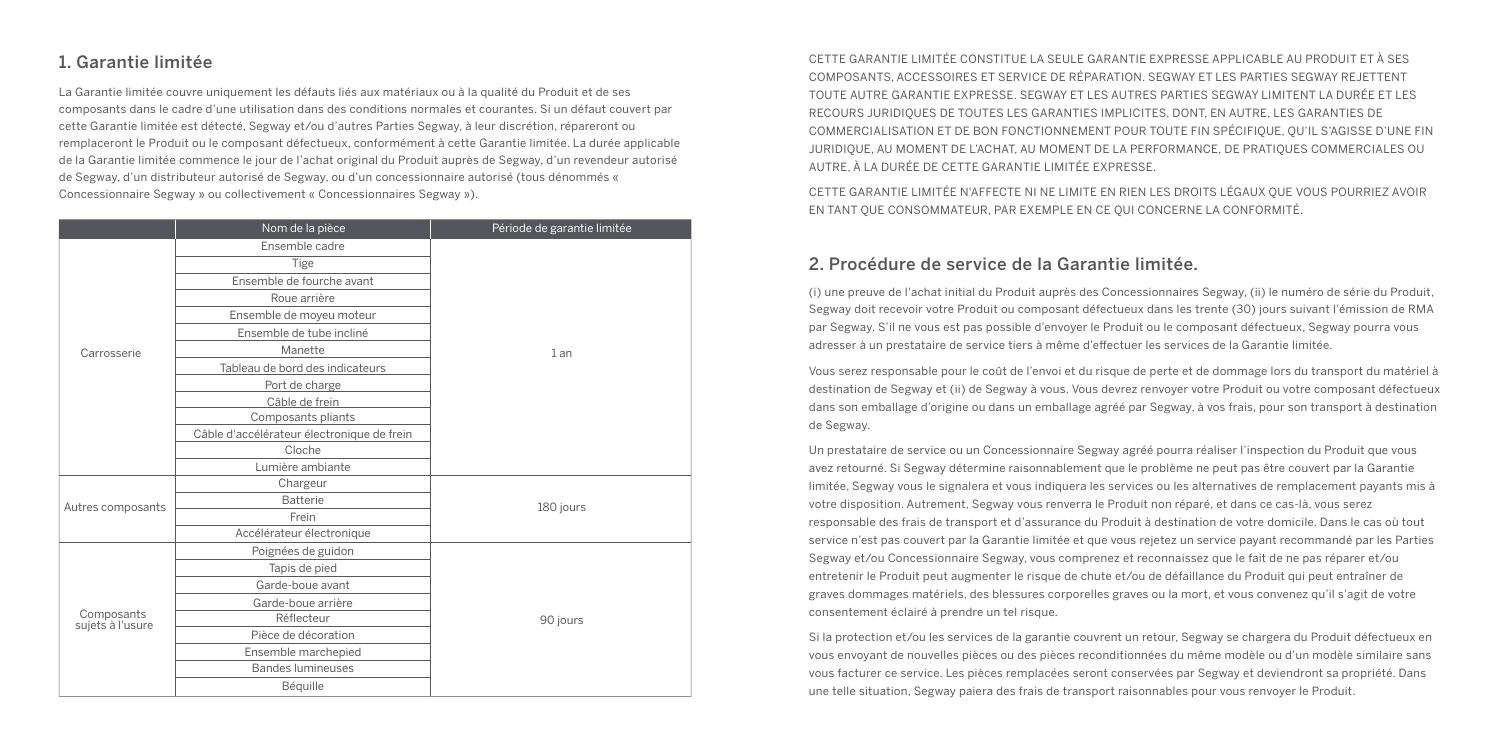## 3. Éligibilité de la Garantie limitée

3.1 Votre demande de service doit être reçue par Segway dans la durée de la Garantie limitée comme décrite ci-dessus. Segway doit également avoir reçu votre Produit comme indiqué dans la clause Procédure de service de la Garantie limitée ci-dessus.

3.2 Votre Produit doit être acheté auprès d'un Concessionnaire Segway agréé.

3.3 Vous devez fournir le ticket de caisse original.

3.4 La présente Garantie limitée décrit le service qui vous est offert dans le cas où votre Produit nécessite un service de garantie.

3.5 Le numéro de série de votre Produit doit être lisible, net, non falsifié et non modifié.

3.6 Tous les cachets de garantie contre la falsification doivent être intacts, à leur place et non modifiés.

#### 4. Exclusions de la Garantie limitée

Cette Garantie limitée décrit les services à votre disposition dans le cas où votre Produit requiert les services de la garantie ; vous pouvez également bénéficier de protections supplémentaires grâce à vos lois locales. Cette Garantie limitée ne couvre pas et exclut les dommages faits à votre produit ou à tout composant dans le cadre de :

4.1 Mauvais traitement, mauvaise utilisation, imprudence, négligence, ou utilisation commerciale.

4.2 Produit mal chargé, stockage, maintenance, ou toute opération sur le Produit non conforme aux instructions et limitations indiquées dans les documents d'utilisation.

4.3 Utilisation du Produit non conforme aux lois et régulations en vigueur.

4.4 Utilisation du Produit par des personnes n'ayant pas l'expérience nécessaire.

4.5 Accident, collision, conduite à une vitesse non adaptée sur des routes pavées, conduite à une vitesse non adaptée sur des routes non pavées, conduite sur des obstacles, course amateur, pratique de sport hors-piste, dommage causé par un feu, par de l'eau, par des produits chimiques, utilisation du Produit dans des températures ne garantissant pas son bon fonctionnement, jet d'eau à haute pression, tremblement de terre, chute, transport de poids trop lourd/surcharge.

## 5. DÉCLARATION DE RESPONSABILITÉ ET LIMITATIONS

5.1 LES PARTIES SEGWAY ET LES CONCESSIONNAIRES SEGWAY N'ASSUMENT, NI N'AUTORISENT PERSONNE À ASSUMER EN LEUR NOM, AUCUNE AUTRE OBLIGATION OU RESPONSABILITÉ QUANT AU PRODUIT, À SES COMPOSANTS, AUX ACCESSOIRES, AU SERVICE DE RÉPARATION, OU QUANT À CETTE GARANTIE LIMITÉE.

5.2 LES PARTIES SEGWAY ET LES CONCESSIONNAIRES SEGWAY NE SONT RESPONSABLES D'AUCUNE PERTE D'UTILISATION DU PRODUIT, DE SES COMPOSANTS, DE SES ACCESSOIRES, OU D'AUCUNE AUTRE INCONVENANCE OU AUTRE PERTE OU DOMMAGE POUVANT ÊTRE CAUSÉ PAR UN DÉFAUT DU PRODUIT, DE SES COMPOSANTS, DE SES ACCESSOIRES, DE SON SERVICE DE RÉPARATION, OU TOUT AUTRE DOMMAGE ACCIDENTEL OU CONSÉCUTIF RENCONTRÉ PAR VOUS PROVENANT D'UN DÉFAUT DU PRODUIT, DE SES COMPOSANTS, DE SES ACCESSOIRES, OU DE SON SERVICE DE RÉPARATION. CERTAINS PAYS N'AUTORISENT PAS L'EXCLUSION OU LA LIMITATION DES DOMMAGES-INTÉRÊTS ACCESSOIRES OU CONSÉQUENTS, DE SORTE QUE LA LIMITATION OU L'EXCLUSION CI-DESSUS NE PEUT PAS S'APPLIQUER À VOUS DANS LA MESURE OÙ ELLE EST INTERDITE PAR LA LOI APPLICABLE.

5.3 EN AUCUN CAS LE TOTAL OU LA SOMME DES RESPONSABILITÉS DES PARTIES SEGWAY ET CONCESSIONNAIRES SEGWAY POUR TOUS LES LITIGES SOUS TOUTE LOI EN VIGUEUR OU DANS LE CADRE DE LA JURISPRUDENCE, CONJOINTEMENT OU SÉPARÉMENT, RÉSULTANT OU ÉTANT LIÉS À L'ACHAT DU PRODUIT, À UNE RUPTURE DE CONTRAT, À UN DÉLIT (Y COMPRIS LA NÉGLIGENCE) OU AUTRE, N'IRA AU-DELÀ DU DEVOIR DE RÉPARATION OU DE REMPLACEMENT DU PRODUIT DÉFECTUEUX, RESTANT À LA SEULE DISCRÉTION DE SEGWAY. EN AUCUN LES PARTIES SEGWAY ET CONCESSIONNAIRES SEGWAY NE POURRONT ÊTRE RESPONSABLES VIS-À-VIS D'UNE PERSONNE POUR DES DOMMAGES CONSÉCUTIFS, INDIRECTS, ACCIDENTELS, SPÉCIAUX, EXEMPLAIRES, PUNITIFS OU DES DOMMAGES ET INTÉRÊTS RÉSULTANT OU ÉTANT LIÉS ET/OU EN CONNEXION AVEC L'ACHAT DU PRODUIT, AVEC TOUTE RUPTURE DE CE CONTRAT OU AVEC LES DEVOIRS DU FABRICANT ; SANS PRENDRE EN COMPTE : (A) LE CARACTÈRE PRÉDICTIF DES DOMMAGES, (B) SI SEGWAY OU LES AUTRES PARTIES SEGWAY ONT ÉTÉ INFORMÉS DE LA POSSIBILITÉ DE TELS DOMMAGES ET (C) LA JURISPRUDENCE OU THÉORIE ÉQUITABLE (CONTRAT, DÉLIT OU AUTRE) SUR LAQUELLE S'APPUIE LE LITIGE, SAUF SI LES LOIS EN VIGUEUR INTERDISENT CES LIMITATIONS ET EXCLUSIONS. LES LIMITATIONS OU EXCLUSIONS MENTIONNÉES CI-DESSUS S'APPLIQUENT, MÊME SI LE RECOURS D'UN CONSOMMATEUR OU DE TOUTE AUTRE PERSONNE MÉCONTENTE (PERSONNE À LAQUELLE CET ACCORD OCTROIE DES DROITS OU UNE LÉGITIMITÉ EN VERTU DE LA LOI OU DE L'ÉQUITÉ) MENÉ DANS LE CADRE DE CET ACCORD NE REMPLIT PAS SON OBJECTIF INITIAL. SI CERTAINS PAYS N'AUTORISENT PAS L'EXCLUSION OU LA LIMITATION DE CERTAINS, VOIRE, DE TOUS CES DOMMAGES, PAR CONSÉQUENT LES INTERDISANT JURIDIQUEMENT, ALORS IL EST POSSIBLE QU'ELLES NE S'APPLIQUENT PAS À VOUS. CERTAINS PAYS/ÉTATS N'AUTORISENT PAS LES LIMITATIONS SUR LA DURÉE D'UNE GARANTIE IMPLICITE ; IL EST DONC POSSIBLE QUE LES LIMITATIONS MENTIONNÉES CI-DESSUS NE S'APPLIQUENT PAS À VOUS.

5.4 Jusque dans la mesure prévue par la loi en vigueur, les PARTIES SEGWAY et les CONCESSIONNAIRES SEGWAY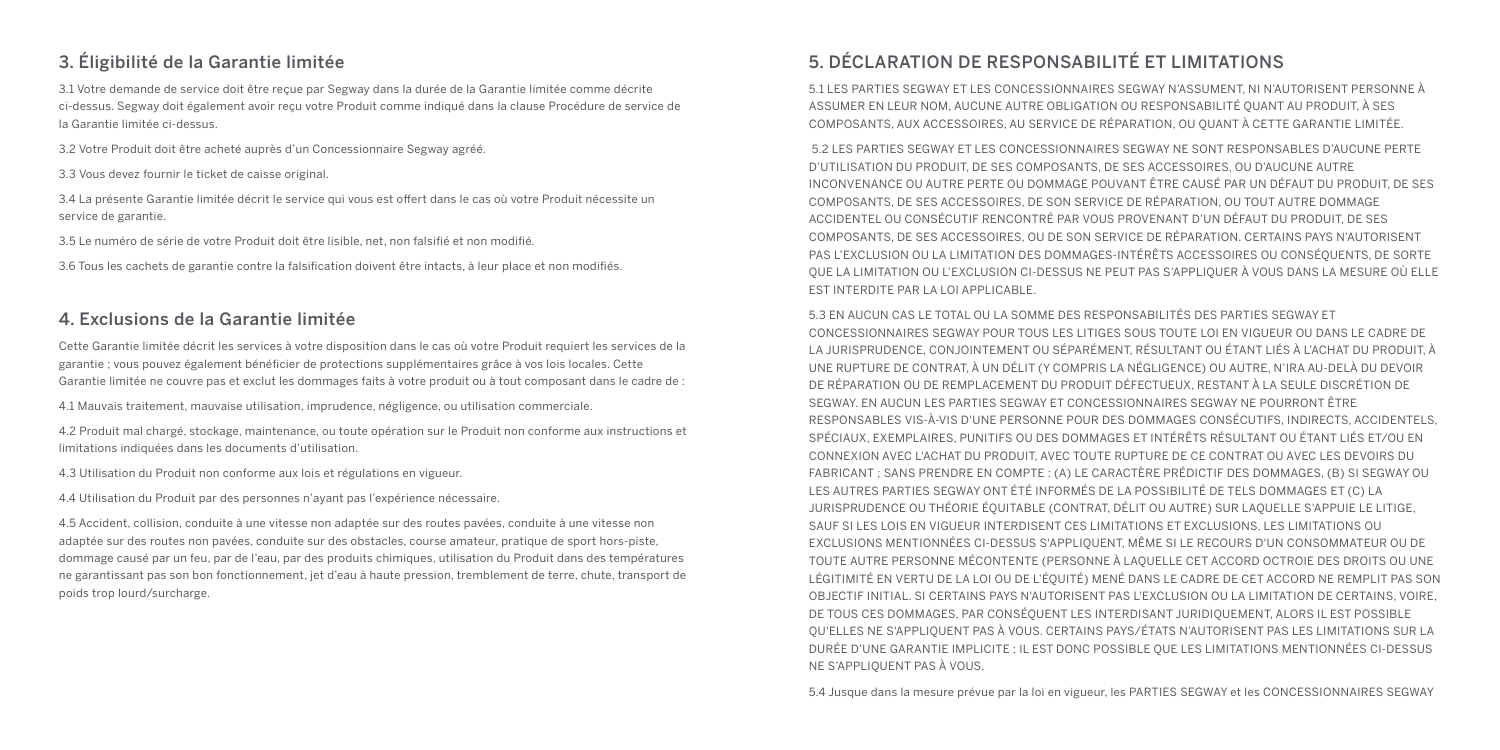REJETTENT toute responsabilité et ne pourront pas être tenues pour responsables de quelconque dommage, dont en cas de décès, de blessures corporelles ou de dommages matériels, résultant ou étant lié à toute conduite (y compris toute forme de mauvaise conduite), action, inaction, acte (y compris l'absence d'acte), omission ou négligence de la part de tout concessionnaire, distributeur, grossiste, revendeur, prestataire de service ou tierce partie, agréé ou non, et impliqué dans la distribution du Produit et des services qui y sont rattachés.

Dans la mesure permise par la loi applicable, les représentations et garanties explicites, le cas échéant, fournies aux présentes, seront les seules garanties et représentations faites par les PARTIES SEGWAY envers VOUS, tout consommateur et/ou utilisateur final et les PARTIES SEGWAY ne seront pas responsables de toute autre garantie et/ou représentation qui peuvent être données et/ou fournies par une autre personne, à moins que les PARTIES SEGWAY n'aient explicitement autorisé, par écrit, une telle garantie et/ou représentation supplémentaire à donner au consommateur ou à l'utilisateur final.

### 6. Réclamations, règlement des litiges

LES CLAUSES CONTENUES DANS LES PRÉSENTES SONT JURIDIQUEMENT CONTRAIGNANTES ENTRE VOUS, LES PARTIES SEGWAY ET LES CONCESSIONNAIRES SEGWAY. LES CLAUSES CONTENUES DANS LES PRÉSENTES PEUVENT AVOIR UNE INCIDENCE SUR VOS DROITS, ET IL EST DE VOTRE RESPONSABILITÉ DE LIRE LES CLAUSES SUIVANTES. VOUS POUVEZ VOUS RETIRER DE L'ACCORD DANS LES 30 JOURS CIVILS SUIVANT LE PREMIER ACHAT DU CONSOMMATEUR EN ENVOYANT UN COURRIEL À OPTOUT@SEGWAY.COM ET EN FOURNISSANT LES INFORMATIONS APPLICABLES. POUR PLUS DE DÉTAILS, VEUILLEZ CONSULTER LA CLAUSE 6.2.

#### 6.1 Arbitrage contraignant

Les Parties Segway, les Concessionnaires Segway et vous acceptez que tout litige, controverse ou réclamation découlant de, se rapportant à ou en relation avec le présent accord, la garantie limitée, la vente, l'état ou la performance du produit, qu'il s'agisse d'un contrat, d'une responsabilité délictuelle, d'une fraude, d'une fausse déclaration ou de toute autre théorie juridique ou en équité, y compris, mais sans s'y limiter, toute réclamation en cas de décès, de blessure ou de dommages matériels, sera régie et interprétée conformément à la législation néerlandaise, à l'exclusion de ses dispositions relatives aux conflits de lois, et définitivement réglée par la Chambre de commerce internationale (CCI) en vertu du Règlement d'arbitrage 2021 de la CCI (Règlement de la CCI) pour le moment en vigueur, lequel est réputé incorporé par renvoi à la présente clause. De plus, les parties conviennent que :

i. Le siège de l'arbitrage est Amsterdam, Pays-Bas.

ii. Le Tribunal est composé de trois arbitres.

#### iii. La langue de l'arbitrage est l'anglais.

La clause numéro 6 « Réclamations, règlement de litiges et Arbitrage contraignant » restera applicable même après avoir mis fin à cet accord/cette garantie limitée ou à son expiration, ou dans le cas où cet accord et/ou cette garantie limitée sont jugés nuls, non annulables, invalides ou inapplicables, dans leur intégralité ou partiellement, par une institution de jugement compétente possédant une autorité et une compétence avérée sur ce sujet.

#### 6.2 Retrait

VOUS POUVEZ VOUS RETIRER DE CETTE PROCÉDURE DE RÈGLEMENT DE LITIGE EN INFORMANT LES PARTIES SEGWAY OU SEGWAY, AU PLUS TARD TRENTE (30) JOURS CALENDAIRES APRÈS LE PREMIER ACHAT DU PRODUIT PAR LE CONSOMMATEUR ACHETEUR. POUR APPLIQUER CE DROIT DE RETRAIT, VOUS DEVEZ LE SIGNIFIER PAR E-MAIL, À L'ADRESSE OPTOUT@SEGWAY.COM, AVEC POUR OBJET : « ARBITRATION OPT-OUT ». VOUS DEVREZ INCLURE LES ÉLÉMENTS SUIVANTS DANS VOTRE LETTRE DE RETRAIT : (A) VOTRE NOM, VOTRE ADRESSE E-MAIL, VOTRE ADRESSE POSTALE ET VOTRE NUMÉRO DE TÉLÉPHONE ; (B) LA DATE D'ACHAT DU PRODUIT ; (C) LE NOM OU LE NUMÉRO DU MODÈLE DU PRODUIT ; ET (D) SON NUMÉRO DE SÉRIE. VOUS POUVEZ ÉGALEMENT APPLIQUER CE DROIT EN ENVOYANT UN COURRIER À SEGWAY À L'ADRESSE Dynamostraat 7, 1014BN, Amsterdam, Pays-Bas. COURRIER RECOMMANDÉ DANS LES TRENTE (30) JOURS CIVILS SUIVANT LA DATE D'ACHAT DU PRODUIT PAR LE PREMIER UTILISATEUR FINAL AUPRÈS DU REVENDEUR SEGWAY. VOUS DEVREZ INCLURE LES ÉLÉMENTS SUIVANTS DANS VOTRE LETTRE DE RETRAIT : (A) VOTRE NOM, VOTRE ADRESSE E-MAIL, VOTRE ADRESSE POSTALE ET VOTRE NUMÉRO DE TÉLÉPHONE ; (B) LA DATE D'ACHAT DU PRODUIT ; (C) LE NOM OU LE NUMÉRO DU MODÈLE DU PRODUIT ; (D) SON NUMÉRO DE SÉRIE ; ET (E) UNE DÉCLARATION COMME SUIT : LE CONSOMMATEUR SUSMENTIONNÉ DÉCIDE DE SE RETIRER DE LA PROCÉDURE DE RÈGLEMENT DE LITIGE COMME PRÉVUE DANS LA GARANTIE LIMITÉE. IL S'AGIT DES DEUX SEULES FAÇONS DE SE RETIRER DE LA PROCÉDURE DE RÈGLEMENT DE LITIGE. DÉCIDER DE SE RETIRER DE LA PROCÉDURE DE RÈGLEMENT DE LITIGE N'AFFECTERA EN RIEN LA COUVERTURE OFFERTE PAR LA GARANTIE LIMITÉE, ET VOUS CONTINUEREZ DE JOUIR DES AVANTAGES DE CELLE-CI.

#### 6.3 Langue

Cet Accord peut être traduit en différentes langues. En cas de conflit, la version anglaise prévaut et contrôle.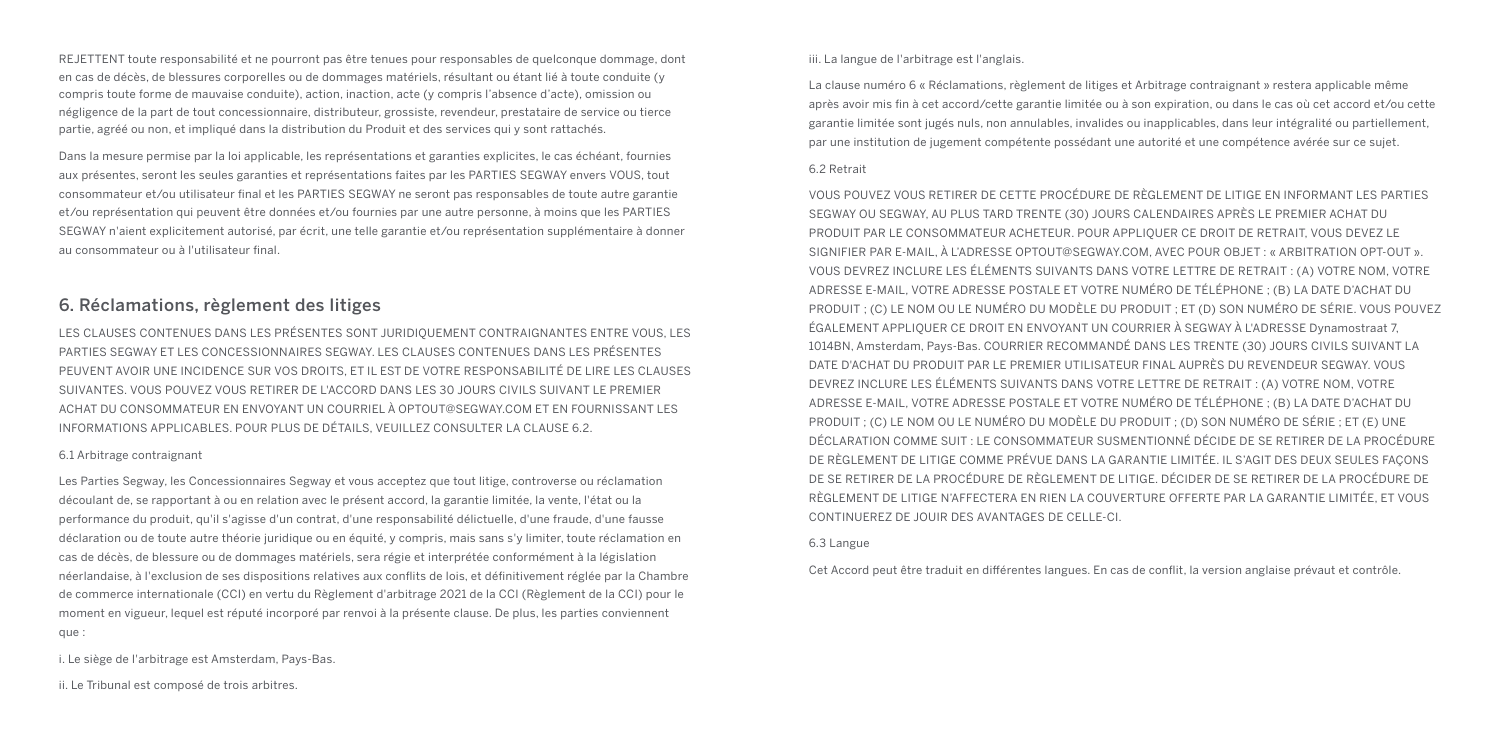

## Beschränkte Garantie- und Schiedsvereinbarung (EMEA)

HINWEIS: LESEN SIE BITTE DIESE BESCHRÄNKTE GARANTIE- UND SCHIEDSGERICHTSVEREINBARUNG UND BEWAHREN SIE DIESE VEREINBARUNG ZUM NACHSCHLAGEN AUF. DIESE VEREINBARUNG ENTHÄLT BESCHRÄNKTE GARANTIEKLAUSELN FÜR VERBRAUCHER IN EUROPA, NAHOST UND AFRIKA ("EMEA") UND SCHIEDSKLAUSELN IN BEZUG AUF NINEBOT EKICKSCOOTER ZING C80/C10/C20 ("PRODUKT") UND ALLE TRANSAKTIONEN UND ANSPRÜCHE, DIE MIT DEM PRODUKT ZUSAMMENHÄNGEN UND/ODER DARAUS ENTSTEHEN.

DIES IST EINE RECHTSVERBINDLICHE VEREINBARUNG ("VEREINBARUNG") ZWISCHEN IHNEN (EINER NATÜRLICHEN ODER JURISTISCHEN PERSON) UND DEM HERSTELLER ("NINEBOT"), SEGWAY-NINEBOT EMEA ("SEGWAY") UND DEREN VERBUNDENEN UNTERNEHMEN (EINSCHLIESSLICH, ABER NICHT BESCHRÄNKT AUF DEREN MUTTERGESELLSCHAFT, TOCHTERGESELLSCHAFT, VERBUNDENE UNTERNEHMEN, VORGÄNGER, NACHFOLGENDE UNTERNEHMEN, VERWALTER, NACHFOLGER, ABTRETUNGSEMPFÄNGER, LEITENDE ANGESTELLTE, DIREKTOREN, MANAGER, MITARBEITER, MITGLIEDER, AKTIONÄRE UND AGENTEN, ANWÄLTE, VERSICHERER ODER RÜCKVERSICHERER) (ZUSAMMENFASSEND "SEGWAY-PARTEIEN"), SEGWAY-HÄNDLER (WIE UNTEN DEFINIERT) UND DEREN VERBUNDENE UNTERNEHMEN (ZUSAMMENFASSEND "SEGWAY-HÄNDLER").

DER KAUF DES PRODUKTS, DAS ÖFFNEN DER PRODUKTVERPACKUNG, DIE VERWENDUNG DES PRODUKTS, DAS BEHALTEN DES PRODUKTS, DIE NUTZUNG DER VORTEILE DIESER VEREINBARUNG ODER DIE ELEKTRONISCHE ANNAHME DIESER VEREINBARUNG GELTEN ALS ANNAHME DIESER VEREINBARUNG. FÜR DEN FALL, DASS SIE ALS ELTERNTEIL(E) ODER ERZIEHUNGSBERECHTIGTE(R) DIESES PRODUKT IM NAMEN ODER FÜR IHRE KINDER KAUFEN, STIMMEN SIE HIERMIT IN JEDER HINSICHT DEN BEDINGUNGEN DER VEREINBARUNG ZU UND ERKLÄREN SICH DAMIT EINVERSTANDEN, DASS SOWOHL SIE ALS AUCH IHRE KINDER AN DIESE VEREINBARUNG GEBUNDEN SIND. SIE BESTÄTIGEN UND STIMMEN ZU, DASS SIE AUSREICHEND ÜBER DIESE VEREINBARUNG INFORMIERT WURDEN UND DASS SIE DIESER VEREINBARUNG ZUSTIMMEN.

Bitte bewahren Sie dieses Dokument und den Originalkaufbeleg auf, um Ihren Garantieservice zu erhalten.

#### Notieren Sie die Seriennummer Ihres Produkts

#### Kontakte

Notieren Sie die unten aufgeführte Seriennummer Ihres Produkts. Sie finden die Seriennummer auf der Außenseite des Versandkartons oder auf der Unterseite des Produkts.



Das Produkt wird von Ninebot (Changzhou) Technology Co., Ltd. ("Ninebot") hergestellt und von Segway-Ninebot EMEA ("Segway") vertrieben. Besuchen Sie www.segway.com zwecks neuester Kontaktinformationen.

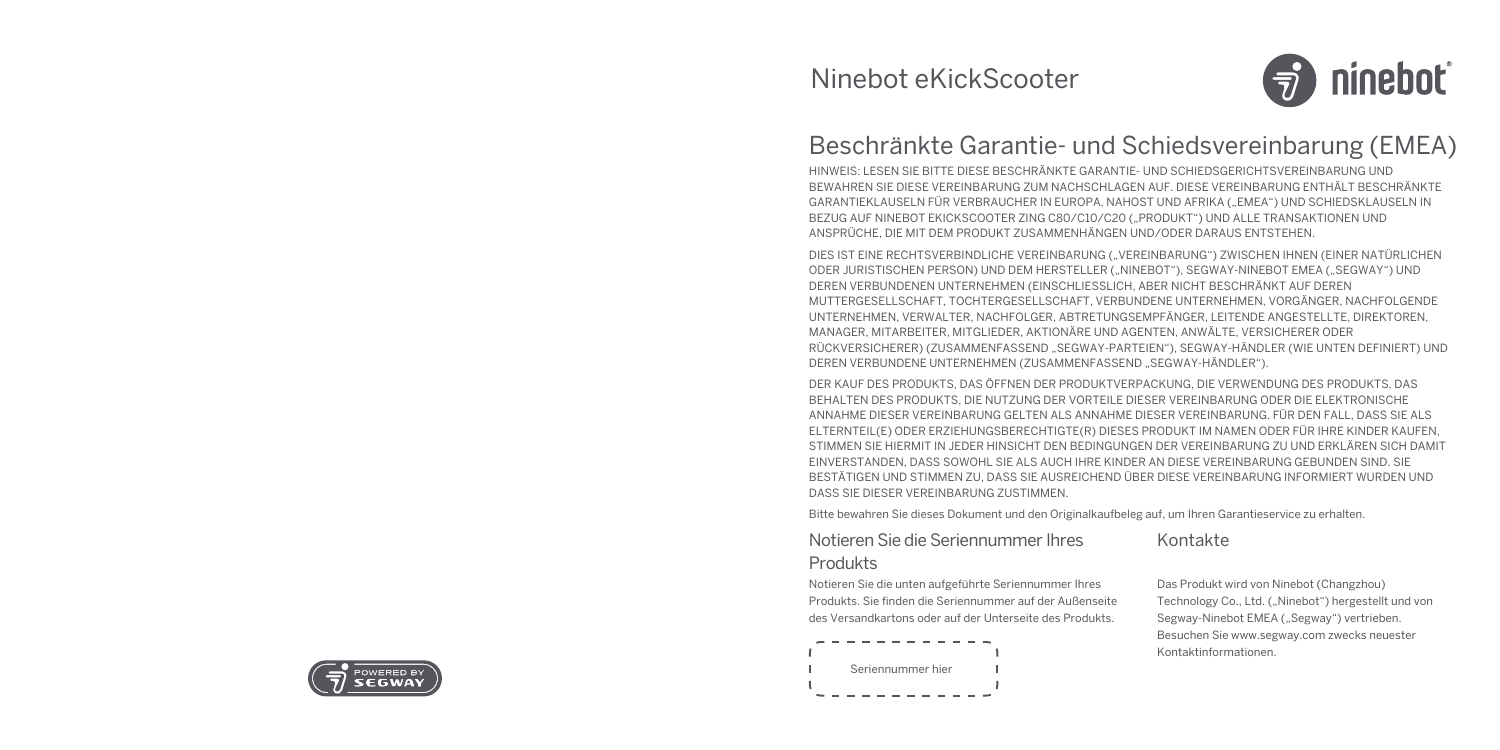## 1. Beschränkte Garantie

Diese beschränkte Garantie deckt nur Material- oder Qualitätsmängel des Produkts und der Komponenten ab, wenn das Produkt und seine Komponenten unter normalen und gewöhnlichen Bedingungen verwendet werden. Im Falle eines Defekts, der durch diese beschränkte Garantie abgedeckt ist, reparieren oder ersetzen Segway und/oder andere Segway-Parteien nach eigenem Ermessen das defekte Produkt oder Komponenten davon in Übereinstimmung mit dieser beschränkten Garantie. Der geltende Zeitraum für die beschränkte Garantie beginnt mit dem Datum des ursprünglichen Kaufs des Produkts von Segway, einem autorisierten Wiederverkäufer von Segway, einem autorisierten Distributor von Segway oder einem autorisierten Händler (jeweils ein "Segway-Händler" oder zusammenfassend die "Segway-Händler").

|                                          | Name der Komponente     | Zeitraum der beschränkten Garantie |
|------------------------------------------|-------------------------|------------------------------------|
|                                          | Rahmenkonstruktion      |                                    |
|                                          | Lenkstange              |                                    |
|                                          | Vorderradgabel          |                                    |
|                                          | Hinterrad               |                                    |
|                                          | Nabenmotorbaugruppe     |                                    |
|                                          | Schrägrohrbaugruppe     |                                    |
| Fahrzeugkarosserie                       | Controller              | 1 Jahr                             |
|                                          | Anzeige-Dashboard       |                                    |
|                                          | Ladeanschluss           |                                    |
|                                          | Bremskabel              |                                    |
|                                          | Faltteile               |                                    |
|                                          | Brems-/Gaszug           |                                    |
|                                          | Klingel                 |                                    |
|                                          | Umgebungslicht          |                                    |
|                                          | Ladegerät               | 180 Tage                           |
| Befestigungsteile                        | Akku                    |                                    |
|                                          | <b>Bremse</b>           |                                    |
|                                          | Elektronischer Gasgriff |                                    |
|                                          | Lenkergriffe            |                                    |
|                                          | Fußpolster              | 90 Tage                            |
| Komponenten, die<br>sich abnutzen können | Kotflügel vorne         |                                    |
|                                          | Kotflügelbremse         |                                    |
|                                          | Reflektor               |                                    |
|                                          | Dekorationsstück        |                                    |
|                                          | Baugruppe Trittbrett    |                                    |
|                                          | Leuchtstreifen          |                                    |
|                                          | Ständer                 |                                    |

DIESE BESCHRÄNKTE GARANTIE IST DIE EINZIGE AUSDRÜCKLICHE GARANTIE, DIE FÜR DAS PRODUKT UND SEINE KOMPONENTEN, ZUBEHÖRTEILE UND DIE SERVICEREPARATUR GILT. SEGWAY UND DIE SEGWAY-PARTEIEN LEHNEN ALLE ANDEREN AUSDRÜCKLICHEN GARANTIEN AB. SEGWAY UND ANDERE SEGWAY-PARTEIEN BESCHRÄNKEN DIE DAUER UND DIE RECHTSMITTEL ALLER STILLSCHWEIGENDEN GARANTIEN, EINSCHLIESSLICH UND OHNE EINSCHRÄNKUNG DER GARANTIEN DER MARKTGÄNGIGKEIT UND DER EIGNUNG FÜR EINEN BESTIMMTEN ZWECK, UNABHÄNGIG DAVON, OB DIESE DURCH GESETZ, GESCHÄFTSVERLAUF, LEISTUNGSERBRINGUNG, HANDELSBRAUCH ODER ANDERWEITIG ENTSTANDEN SIND, AUF DIE DAUER DIESER AUSDRÜCKLICHEN BESCHRÄNKTEN GARANTIE.

DIESE BESCHRÄNKTE GARANTIE BEEINTRÄCHTIGT ODER BESCHRÄNKT IN KEINER WEISE DIE GESETZLICHEN RECHTE, DIE SIE ALS VERBRAUCHER HABEN, ZUM BEISPIEL IN BEZUG AUF KONFORMITÄT.

#### 2. Leistungen der beschränkten Garantie.

(i) den Nachweis des ursprünglichen Kaufs des Produkts bei Segway-Händlern, (ii) die Seriennummer des Produkts; Segway muss Ihr defektes Produkt oder eine Komponente davon innerhalb von dreißig (30) Tagen nach Ausstellung der RMA durch Segway an Sie erhalten. Wenn ein defektes Produkt oder eine Komponente davon nicht an Segway versendet werden kann, kann Segway Sie für die Garantieleistungen an einen bestimmten Drittanbieter verweisen.

Sie sind verantwortlich für die Versandkosten und das Risiko von Verlusten und Schäden, die während des Transports von Ihnen zu Segway und (ii) von Segway zu Ihnen auftreten können. Sie müssen Ihr defektes Produkt in die Originalverpackung oder eine von Segway zugelassene Verpackung hineinlegen, die kostenpflichtig für die Versendung des Produkts an Segway bereitgestellt wird.

Ein autorisierter Dienstleister oder Segway-Händler überprüft Ihr zurückgegebenes Produkt. Wenn Segway feststellt, dass das Problem nicht von der beschränkten Garantie abgedeckt wird, werden Sie von Segway benachrichtigt und über Service- oder Ersatzalternativen informiert, die Ihnen kostenpflichtig zur Verfügung gestellt werden, oder Segway wird Ihr Produkt unverzüglich zurückgeben. In diesem Fall sind Sie für die Kosten der Versendung und Versicherung Ihres Produktes von Segway an Sie verantwortlich. Für den Fall, dass eine Serviceleistung nicht von der beschränkten Garantie abgedeckt ist und Sie eine von den Segway-Parteien und/oder Segway-Händlern empfohlene, kostenpflichtige Serviceleistung ablehnen, verstehen und erkennen Sie an, dass das Versäumnis, das Produkt zu reparieren und/oder zu warten, das Risiko eines Sturzes und/oder eines Produktversagens erhöhen kann, was zu schweren Sachschäden, schweren Körperverletzungen oder zum Tod führen kann. Sie stimmen zu, dass dies Ihre Einverständniserklärung ist, dieses Risiko einzugehen.

Bei einer Rücksendung, die für den Garantieschutz und/oder die Serviceleistungen in Frage kommt, wird Segway defekte Produkte mit neuen oder überholten Teilen desselben oder eines ähnlichen Modells bedienen, ohne dass Ihnen dafür Kosten entstehen. Teile, die durch Segway ersetzt wurden, werden von Segway einbehalten und Eigentum von Segway. In einer solchen Situation übernimmt Segway angemessene Versandkosten für die Rücksendung des Produkts an Sie.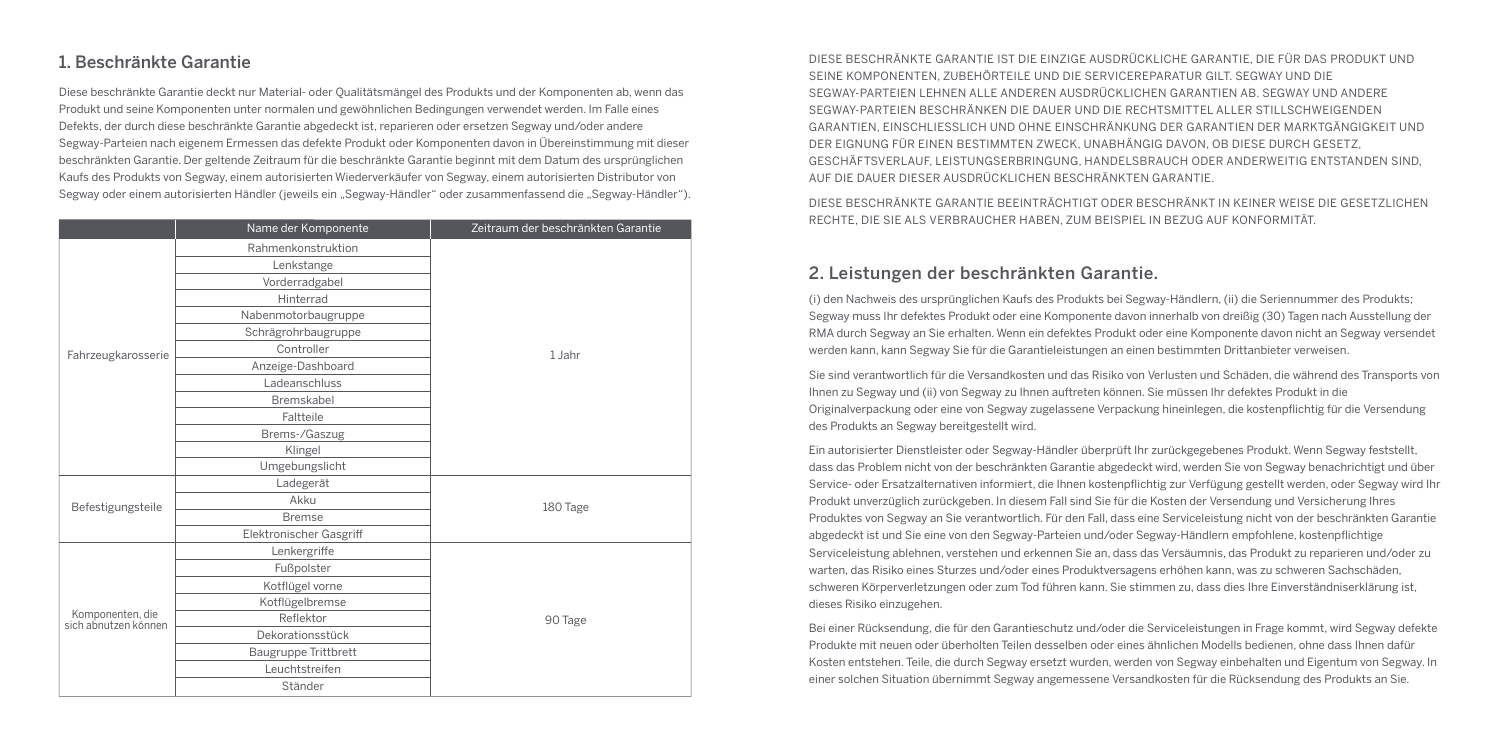## 3. Berechtigung zur beschränkten Garantie

3.1 Ihre Serviceanforderung muss innerhalb des oben beschriebenen Zeitraums für die beschränkte Garantie bei Segway eingehen, und Segway muss Ihr Produkt gemäß dem oben definierten Service der beschränkten Garantie erhalten.

3.2 Ihr Produkt muss bei einem autorisierten Segway-Händler gekauft worden sein.

3.3 Sie müssen den Originalkaufbeleg vorlegen.

3.4 Diese beschränkte Garantie beschreibt den Service, der Ihnen zur Verfügung steht, falls Ihr ProduktGarantieleistungen benötigt.

3.5 Die Seriennummer Ihres Produkts muss deutlich lesbar, freigelegt, nicht manipuliert und unverändert sein.

3.6 Ihr Produkt muss über manipulationssichere und nicht modifizierte Dichtungen an Ort und Stelle verfügen.

#### 4. Ausschlüsse von der beschränkten Garantie

Diese beschränkte Garantie beschreibt den Service, der Ihnen zur Verfügung steht, falls Ihr Produkt Garantieleistungen benötigt. Sie können entsprechend den lokalen Gesetzen zudem über zusätzliche Schutzmaßnahmen verfügen. Diese beschränkte Garantie deckt die folgenden Schäden an Ihrem Produkt oder Komponenten davon nicht ab und schließt diese aus, die verursacht werden durch:

4.1 Missbrauch, fehlerhaften Gebrauch, Leichtfertigkeit, Fahrlässigkeit oder kommerzielle Nutzung.

4.2 Unsachgemäßes Aufladen, Lagern, Warten oder Betreiben des Produkts nicht in Übereinstimmung mit den Anweisungen oder Einschränkungen, wie sie in den Benutzerunterlagen angegeben sind.

4.3 Verwendung des Produkts nicht in Übereinstimmung mit den geltenden Gesetzen und Vorschriften.

4.4 Verwendung des Produkts durch Personen mit unzureichender Erfahrung.

4.5 Unfall, Zusammenstoß, Fahren mit gefährlich hoher Geschwindigkeit auf befestigten Straßen, Fahren mit gefährlich hoher Geschwindigkeit auf unbefestigten Straßen, Fahren über Hindernisse, Amateur-Rennen, Profi-Rennen, Verwendung im Geländesport, Brandschäden, Wasserschäden, chemische Schäden, Verwendung des Produkts außerhalb des Betriebstemperaturbereichs, Hochdruckwasserstrahlen, Erdbeben, Fallen, Belastung mit übermäßigen Gewichten.

## 5. HAFTUNGSSAUSSCHLUSS UND BESCHRÄNKUNG

5.1 DIE SEGWAY-PARTEIEN UND SEGWAY-HÄNDLER ÜBERNEHMEN KEINE WEITEREN VERPFLICHTUNGEN ODER HAFTUNGEN IN VERBINDUNG MIT DEM PRODUKT, SEINEN KOMPONENTEN, ZUBEHÖRTEILEN, SERVICEREPARATUREN ODER DIESER BESCHRÄNKTEN GARANTIE UND AUTORISIEREN NIEMANDEN, DIESE IN IHREM NAMEN ZU ÜBERNEHMEN.

5.2 DIE SEGWAY-PARTEIEN UND SEGWAY-HÄNDLER SIND NICHT VERANTWORTLICH FÜR DEN NUTZUNGSAUSFALL EINES PRODUKTS, SEINER BESTANDTEILE, ZUBEHÖRTEILE ODER FÜR IRGENDWELCHE UNANNEHMLICHKEITEN ODER ANDERE VERLUSTE ODER SCHÄDEN, DIE DURCH IRGENDEINEN DEFEKT AN EINEM PRODUKT, SEINEN BESTANDTEILEN, ZUBEHÖRTEILEN, SEINER SERVICEREPARATUR VERURSACHT WERDEN KÖNNEN, ODER FÜR SONSTIGE ZUFÄLLIGE ODER FOLGESCHÄDEN, DIE DER BESTELLER AUFGRUND EINES MANGELS AN EINEM PRODUKT, DESSEN BESTANDTEILEN, ZUBEHÖR ODER SERVICEREPARATUR HABEN KANN. EINIGE LÄNDER GESTATTEN NICHT DEN AUSSCHLUSS ODER DIE BESCHRÄNKUNG VON ZUFÄLLIGEN SCHÄDEN ODER FOLGESCHÄDEN, SO DASS DIE BESCHRÄNKUNG ODER DER AUSSCHLUSS OBEN MÖGLICHERWEISE NICHT AUF SIE ZUTRIFFT, SOWEIT DIES NACH GELTENDEM RECHT UNZULÄSSIG IST.

5.3 IN KEINEM FALL ÜBERSTEIGT DIE GESAMTE UND AGGREGIERTE HAFTUNG DER SEGWAY-PARTEIEN UND DER SEGWAY-HÄNDLER FÜR ALLE ANSPRÜCHE UNTER JEGLICHEM ANWENDBAREN RECHT ODER JEGLICHER THEORIE, GESAMTSCHULDNERISCH ODER EINZELN, DIE SICH AUS DEM KAUF DES PRODUKTS, DER NUTZUNG DES PRODUKTS, VERTRAGSBRUCH, UNERLAUBTEN HANDLUNGEN (EINSCHLIESSLICH FAHRLÄSSIGKEIT) ODER ANDERWEITIG ERGEBEN, DIE PFLICHT ZUR REPARATUR ODER ZUM ERSATZ EINES FEHLERHAFTEN PRODUKTS, WOBEI DIES WEITERHIN IM ALLEINIGEN UND AUSSCHLIESSLICHEN ERMESSEN VON SEGWAY LIEGT. IN KEINEM FALL HAFTEN DIE SEGWAY-PARTEIEN UND SEGWAY-HÄNDLER GEGENÜBER EINER PERSON FÜR FOLGESCHÄDEN, INDIREKTE, ZUFÄLLIGE, BESONDERE, EXEMPLARISCHE, STRAFENDE ODER ERHÖHTE SCHÄDEN, DIE SICH AUS DEM KAUF DES PRODUKTS, EINER VERLETZUNG DIESER VEREINBARUNG ODER DER HERSTELLERPFLICHTEN ERGEBEN ODER DAMIT IN ZUSAMMENHANG STEHEN, UNABHÄNGIG DAVON, (A) OB SOLCHE SCHÄDEN VORHERSEHBAR WAREN, (B) UNABHÄNGIG DAVON, OB SEGWAY ODER ANDERE SEGWAY-PARTEIEN ÜBER DIE MÖGLICHKEIT SOLCHER SCHÄDEN INFORMIERT WAREN, UND (C) UNABHÄNGIG VON DER RECHTLICHEN ODER BILLIGKEITSRECHTLICHEN THEORIE (VERTRAG, UNERLAUBTE HANDLUNG ODER SONSTIGES), AUF DIE SICH DER ANSPRUCH STÜTZT, ES SEI DENN, SOLCHE BESCHRÄNKUNGEN UND AUSSCHLÜSSE SIND NACH GELTENDEM RECHT VERBOTEN. DIE VORSTEHENDEN BESCHRÄNKUNGEN ODER AUSSCHLÜSSE GELTEN AUCH DANN, WENN DIE RECHTSMITTEL EINES GESCHÄDIGTEN KUNDEN ODER EINER ANDEREN PERSON (DIE KRAFT GESETZES ODER BILLIGKEIT EIN RECHT ODER EINEN ANSPRUCH AUS DIESER VEREINBARUNG HABEN KÖNNTE) IM RAHMEN DIESER VEREINBARUNG IHREN WESENTLICHEN ZWECK VERFEHLEN. FÜR DEN FALL, DASS EINIGE LÄNDER DEN AUSSCHLUSS ODER DIE BESCHRÄNKUNG BESTIMMTER ODER ALLER DER VORSTEHENDEN SCHÄDEN NICHT ZULASSEN, SO DASS DIESE BESCHRÄNKUNGEN ODER AUSSCHLÜSSE, SOWEIT SIE GESETZLICH NICHT ZULÄSSIG SIND, FÜR SIE MÖGLICHERWEISE NICHT GELTEN. EINIGE LÄNDER GESTATTEN DEN AUSSCHLUSS ODER DIE BESCHRÄNKUNG VON ZUFÄLLIGEN SCHÄDEN ODER FOLGESCHÄDEN NICHT. IN DEM UMFANG, IN DEM SOLCHE BESCHRÄNKUNGEN ODER AUSSCHLÜSSE GESETZLICH NICHT ZULÄSSIG SIND, GILT DIE BESCHRÄNKUNG ODER DER AUSSCHLUSS OBEN MÖGLICHERWEISE NICHT FÜR SIE.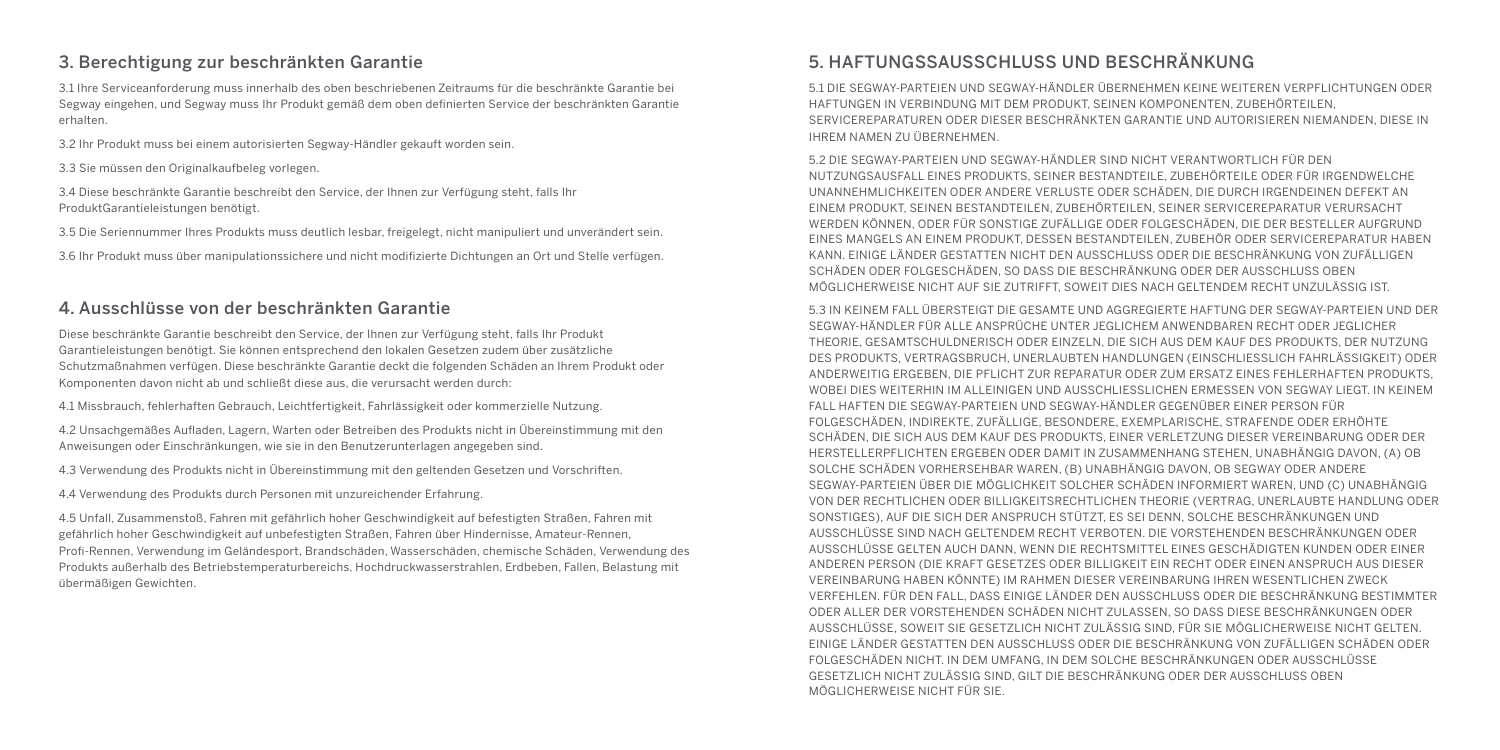5.4 Soweit nach geltendem Recht zulässig, LEHNEN die SEGWAY-PARTEIEN und die SEGWAY-HÄNDLER hiermit jegliche Haftung AB und sind somit nicht verantwortlich für Schäden, einschließlich, aber nicht beschränkt auf Tod, Körperverletzung oder Sachschäden, die sich aus oder im Zusammenhang mit einem Verhalten (einschließlich Fehlverhalten), einer Aktion, Untätigkeit, Handlung (einschließlich Unterlassung), eines Versäumnisses oder Fahrlässigkeit eines autorisierten oder nicht autorisierten Händlers, Distributors, Großhändlers, Einzelhändlers, Dienstleistungsanbieters oder einer dritten Partei ergeben, die in den Vertrieb des Produkts oder der damit verbundenen Dienstleistungen involviert ist.

Soweit nach geltendem Recht zulässig, stellen die hierin enthaltenen ausdrücklichen Zusicherungen und Garantien die einzigen Zusicherungen und Garantien dar, die von den SEGWAY-PARTEIEN gegenüber IHNEN, einem Verbraucher und/oder Endnutzer abgegeben werden, und die SEGWAY-PARTEIEN sind nicht für andere Zusicherungen und/oder Garantien verantwortlich, die möglicherweise von einer anderen Person abgegeben und/oder bereitgestellt werden, es sei denn, die SEGWAY-PARTEIEN haben in schriftlicher Form eine solche zusätzliche Zusicherung und/oder Garantie gegenüber dem Verbraucher oder Endnutzer ausdrücklich genehmigt.

## 6. Ansprüche, Streitbeilegung

DIE HIERIN ENTHALTENEN KLAUSELN SIND ZWISCHEN IHNEN, DEN SEGWAY-PARTEIEN UND SEGWAY-HÄNDLERN RECHTSVERBINDLICH. DIE HIERIN ENTHALTENEN KLAUSELN KÖNNEN IHRE RECHTE BEEINTRÄCHTIGEN, UND ES LIEGT IN IHRER VERANTWORTUNG, DIE FOLGENDEN ABSCHNITTE ZU LESEN. SIE KÖNNEN INNERHALB VON 30 KALENDERTAGEN NACH DEM ERSTEN VERBRAUCHERKAUF VON DER VEREINBARUNG ZURÜCKTRETEN, INDEM SIE EINE E-MAIL AN OPTOUT@SEGWAY.COM SENDEN UND DIE ENTSPRECHENDEN INFORMATIONEN ANGEBEN. WEITERE INFORMATIONEN FINDEN SIE IM ABSCHNITT 6.2.

#### 6.1 Verbindliches Schiedsverfahren

Die Segway-Parteien, die Segway-Händler und Sie erklären sich damit einverstanden, dass alle Streitigkeiten, Meinungsverschiedenheiten oder Ansprüche, die sich aus dieser Vereinbarung, der beschränkten Garantie, dem Verkauf, dem Zustand oder der Leistung des Produkts ergeben, unabhängig davon, ob sie auf einem Vertrag, einer unerlaubten Handlung, Betrug, falscher Darstellung oder einer anderen Rechtstheorie beruhen, einschließlich, aber nicht beschränkt auf Ansprüche wegen Todesfällen, Verletzungen oder Sachschäden, den Gesetzen der Niederlande unterliegen und nach diesen unter Ausschluss der Bestimmungen des Kollisionsrechts ausgelegt, und von der Internationalen Handelskammer (ICC) gemäß der jeweils gültigen ICC-Schiedsgerichtsordnung von 2021 (ICC-Regeln) endgültig entschieden werden, wobei diese Regeln durch Verweis in diese Klausel als einbezogen gelten. Darüber hinaus stimmen die Parteien Folgendem zu:

i. Der Sitz des Schiedsgerichts ist Amsterdam, Niederlande.

ii. Das Schiedsgericht besteht aus 3 Schiedsrichtern.

#### iii. Die Sprache des Schiedsverfahrens ist Englisch.

Die Klausel in Abschnitt 6 "Ansprüche, Streitbeilegung und obligatorisches Schiedsverfahren" gilt auch nach Beendigung oder Ablauf dieser Vereinbarung und/oder der beschränkten Garantie oder für den Fall, dass diese Vereinbarung und/oder die beschränkte Garantie von einer zuständigen Rechtsprechungsinstitution mit tatsächlicher Autorität und Zuständigkeit für diese Angelegenheit ganz oder teilweise für nichtig, anfechtbar, ungültig oder nicht durchsetzbar erklärt wird.

#### 6.2 Abmelden

SIE KÖNNEN SICH VON DIESEM STREITBEILEGUNGSVERFAHREN ABMELDEN, INDEM SIE SEGWAY oder DIE SEGWAY-PARTEIEN NICHT SPÄTER ALS DREISSIG (30) KALENDERTAGE NACH DEM DATUM DES ERSTEN KAUFS DES PRODUKTS DURCH DEN VERBRAUCHER BENACHRICHTIGEN. UM SICH ABZUMELDEN, MÜSSEN SIE EINE MITTEILUNG PER E-MAIL AN OPTOUT@SEGWAY.COM MIT DER FOLGENDEN BETREFFZEILE SENDEN: "ABMELDUNG VOM SCHIEDSVERFAHREN." DIE ABMELDUNG PER E-MAIL MUSS FOLGENDE ANGABEN ENTHALTEN: (A) IHREN NAMEN, IHRE E-MAIL-ADRESSE, IHRE POSTANSCHRIFT UND IHRE TELEFONNUMMER; (B) DAS DATUM, AN DEM DAS PRODUKT GEKAUFT WURDE; (C) DIE MODELLBEZEICHNUNG ODER MODELLNUMMER DES PRODUKTS; UND (D) DIE SERIENNUMMER. ALTERNATIV KÖNNEN SIE SICH ABMELDEN, INDEM SIE EIN ABMELDESCHREIBEN AN FOLGENDE SEGWAY-ADRESSE SENDEN: Dynamostraat 7, 1014BN, Amsterdam, The Netherlands. EINSCHREIBEN INNERHALB VON DREISSIG (30) KALENDERTAGEN AB DEM DATUM DES KAUFS DES PRODUKTS DURCH DEN ERSTEN ENDVERBRAUCHER BEIM SEGWAY-HÄNDLER. DAS ABMELDESCHREIBEN ENTHÄLT DIE FOLGENDEN INFORMATIONEN: (A) IHREN NAMEN, IHRE E-MAIL-ADRESSE, IHRE POSTANSCHRIFT UND IHRE TELEFONNUMMER; (B) DAS DATUM, AN DEM DAS PRODUKT GEKAUFT WURDE; (C) DIE MODELLBEZEICHNUNG ODER MODELLNUMMER DES PRODUKTS; (D) DIE SERIENNUMMER; UND (E) EINE ERKLÄRUNG WIE FOLGT: DER OBEN GENANNTE VERBRAUCHER ENTSCHEIDET SICH FÜR EINE ABMELDUNG VOM STREITBEILEGUNGSVERFAHREN, WIE ES IN DIESER BESCHRÄNKTEN GARANTIE VORGESEHEN IST. DIES SIND DIE EINZIGEN BEIDEN EFFEKTIVEN MÖGLICHKEITEN, SICH VON DIESEM STREITBEILEGUNGSVERFAHREN ABZUMELDEN. DIE ABMELDUNG VON DIESEM STREITBEILEGUNGSVERFAHREN HAT KEINERLEI AUSWIRKUNGEN AUF DIE ABDECKUNG DER BESCHRÄNKTEN GARANTIE, UND SIE KOMMEN WEITERHIN IN DEN GENUSS DER VORTEILE DER BESCHRÄNKTEN GARANTIE.

#### 6.3 Sprache

Diese Vereinbarung kann in verschiedene Sprachen übersetzt werden. Im Falle eines Konflikts ist die englische Version maßgebend und regelnd.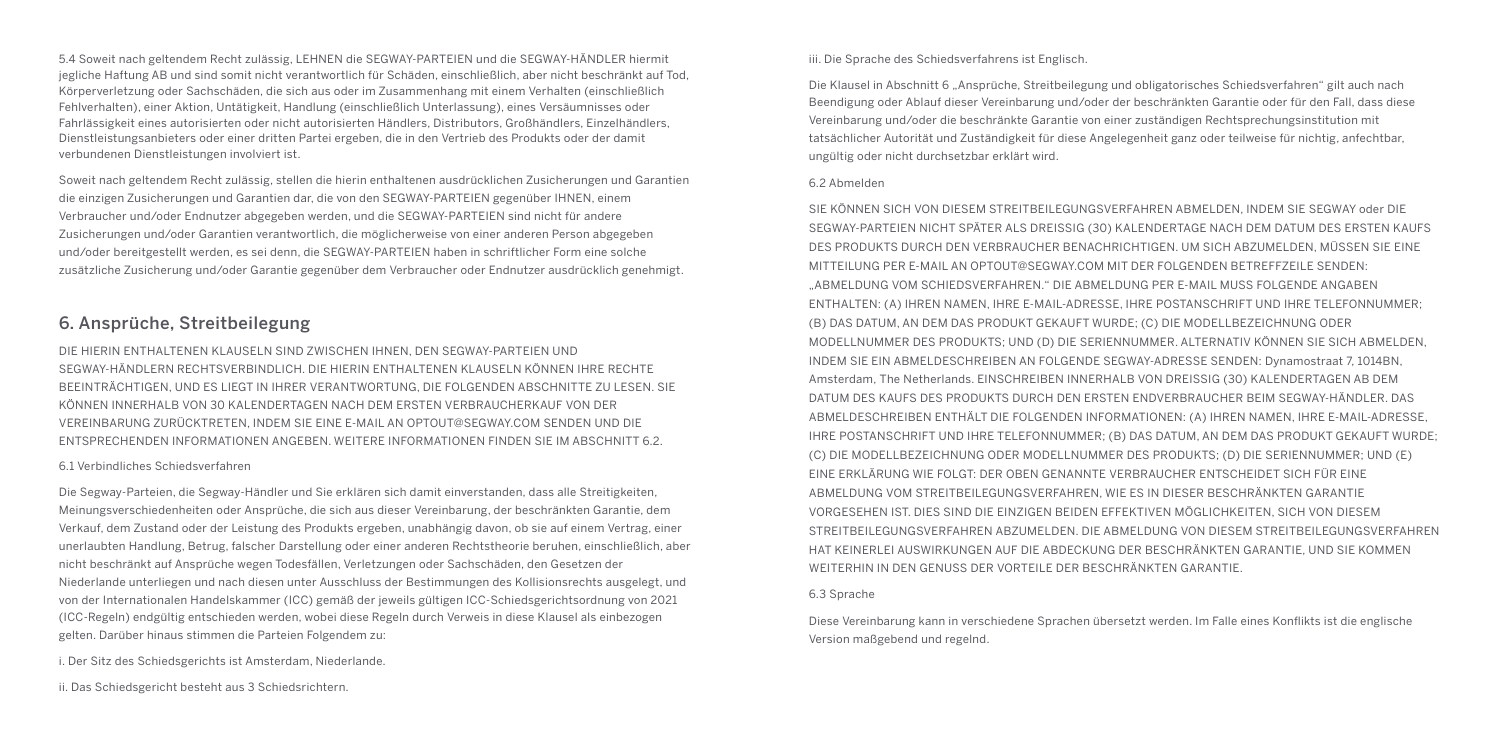

## Garanzia limitata e accordo arbitrale (EMEA)

AVVISO: LEGGERE IL PRESENTE ACCORDO DI GARANZIA LIMITATA E ARBITRATO E CONSERVARLO PER EVENTUALI RIFERIMENTI FUTURI. IL PRESENTE ACCORDO CONTIENE CLAUSOLE DI GARANZIA LIMITATA PER I CONSUMATORI IN EUROPA, MEDIO ORIENTE E AFRICA ("EMEA") E CLAUSOLE DI ARBITRATO PER QUANTO RIGUARDA NINEBOT EKICKSCOOTER ZING C80/C10/C20 ("IL PRODOTTO") E QUALSIASI TRANSAZIONE O RIVENDICAZIONE RELATIVA E/O DERIVANTE DAL PRODOTTO.

IL PRESENTE È UN ACCORDO LEGALE VINCOLANTE ("L'ACCORDO") TRA L'UTENTE (UN INDIVIDUO O UN'ENTITÀ) E IL PRODUTTORE ("NINEBOT"), SEGWAY-NINEBOT EMEA ("SEGWAY") E LE LORO SOCIETÀ AFFILIATE (CHE INCLUDONO, IN VIA ESEMPLIFICATIVA MA NON ESAUSTIVA, SOCIETÀ MADRE, CONTROLLATA, AFFILIATA, PREDECESSORE, SOCIETÀ SUCCESSIVA, AMMINISTRATORI, SUCCESSORI, CESSIONARI, FUNZIONARI, DIRETTORI, DIRIGENTI, DIPENDENTI, SOCI, AZIONISTI E AGENTI, AVVOCATI, ASSICURATORI O RIASSICURATORI) (COLLETTIVAMENTE DENOMINATI "PARTI SEGWAY"), RIVENDITORI SEGWAY (COME DEFINITI DI SEGUITO) E LORO AFFILIATI (COLLETTIVAMENTE DENOMINATI "RIVENDITORI SEGWAY").

L'ACQUISTO DEL PRODOTTO, L'APERTURA DELLA SUA CONFEZIONE, IL SUO UTILIZZO O CONSERVAZIONE, LO SFRUTTAMENTO DEI BENEFICI OFFERTI DAL PRESENTE ACCORDO, O L'ACCETTAZIONE ELETTRONICA DELLO STESSO COSTITUIRANNO L'APPROVAZIONE DEL PRESENTE ACCORDO. NEL CASO IN CUI L'UTENTE, IN QUALITÀ DI GENITORE O TUTORE LEGALE, ACQUISTI QUESTO PRODOTTO PER CONTO DI O PER I SUOI FIGLI, ACCONSENTE E APPROVA SOTTO TUTTI GLI ASPETTI I TERMINI E LE CONDIZIONI DELL'ACCORDO E ACCETTA CHE SIA LUI CHE I SUOI FIGLI SARANNO VINCOLATI DAL PRESENTE ACCORDO. L'UTENTE RICONOSCE E ACCETTA DI AVER RICEVUTO UNA SUFFICIENTE CONOSCENZA DEL PRESENTE ACCORDO E DI APPROVARLO.

Conservare questo documento e la ricevuta di acquisto originale per mantenere il servizio di garanzia.

#### Registrare il numero seriale del prodotto

Registrare qui di seguito il numero seriale del prodotto. È possibile trovare il numero di serie all'esterno della confezione di spedizione o nella parte inferiore del prodotto.

# Numero seriale qui

## Contatti

Il prodotto è fabbricato da Ninebot (Changzhou) Technology Co., Ltd. ("Ninebot") e distribuito da Segway-Ninebot EMEA ("Segway"). Per le informazioni di contatto più recenti, visitate il sito www.segway.com.

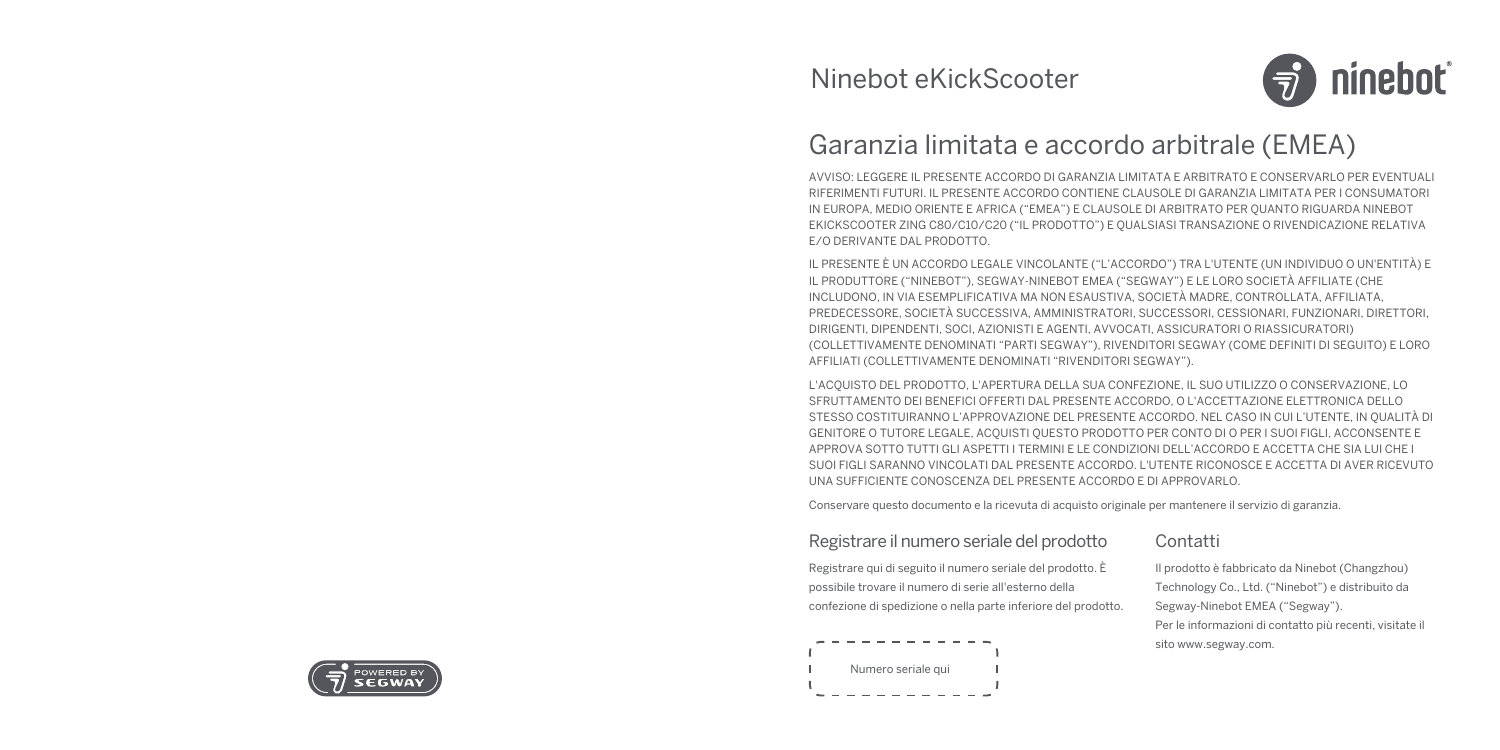## 1. Garanzia Limitata

La presente Garanzia Limitata copre solo i difetti di qualsiasi materiale o qualità del Prodotto e dei componenti laddove questi vengano utilizzati in condizioni normali e ordinarie. Nel caso in cui si verifichi un difetto coperto dalla presente Garanzia Limitata, Segway e/o altre Parti Segway, a propria esclusiva discrezione, ripareranno o sostituiranno il Prodotto difettoso o i suoi componenti in conformità con la presente Garanzia limitata. Il Periodo di Garanzia Limitata applicabile decorre a partire dalla data di acquisto originale del Prodotto da Segway, da un rivenditore autorizzato di Segway, dal distributore autorizzato di Segway o da un Rivenditore autorizzato (denominato individualmente "Rivenditore Segway" o denominati collettivamente "Rivenditori Segway").

|                                | Nome del componente              | Periodo di garanzia limitata |
|--------------------------------|----------------------------------|------------------------------|
|                                | Montaggio telaio                 |                              |
|                                | Stelo                            |                              |
|                                | Gruppo forcella anteriore        |                              |
|                                | Ruota posteriore                 |                              |
|                                | Gruppo motore mozzo              |                              |
|                                | Gruppo tubo inclinato            |                              |
| Corpo del veicolo              | Controller                       | 1 anno                       |
|                                | Pannello di controllo indicatore |                              |
|                                | Porta di ricarica                |                              |
|                                | Cavo del freno                   |                              |
|                                | Componenti pieghevoli            |                              |
|                                | Cavo dell'acceleratore del freno |                              |
|                                | Campana                          |                              |
|                                | Lumière ambiante                 |                              |
|                                | Caricatore                       | 180 giorni                   |
| Altri componenti               | Batteria                         |                              |
|                                | Freno                            |                              |
|                                | Acceleratore                     |                              |
|                                | Manopole manubrio                |                              |
| Componenti<br>soggetti a usura | Poggiapiedi                      |                              |
|                                | Parafango anteriore              | 90 giorni                    |
|                                | Parafango posteriore             |                              |
|                                | Riflettore                       |                              |
|                                | Pezzo decorativo                 |                              |
|                                | Gruppo pedana                    |                              |
|                                | Strisce luminose                 |                              |
|                                | Cavalletto                       |                              |

LA PRESENTE GARANZIA LIMITATA È LA SOLA AD ESSERE ESPLICITA E APPLICABILE AL PRODOTTO E AI SUOI COMPONENTI, ACCESSORI E RIPARAZIONI. SEGWAY E LE PARTI SEGWAY RESPINGONO PERTANTO TUTTE LE ALTRE GARANZIE ESPLICITE. SEGWAY E LE ALTRE PARTI SEGWAY LIMITANO LA DURATA E I PROVVEDIMENTI SU TUTTE LE GARANZIE IMPLICITE, COMPRESE, A TITOLO ESEMPLIFICATIVO, LE GARANZIE DI COMMERCIABILITÀ E IDONEITÀ PER UNO SCOPO PARTICOLARE, SIANO ESSE DERIVANTI DALLA LEGGE, DALLA NEGOZIAZIONE, DALL'ESECUZIONE, DALL'USO COMMERCIALE O ALTRO, ALLA DURATA DELLE PRESENTE GARANZIA LIMITATA ESPLICITA.

LA PRESENTE GARANZIA LIMITATA NON PREGIUDICA NÈ LIMITA IN ALCUN MODO I DIRITTI LEGALI CHE L'UTENTE PUÒ AVERE IN QUALITÀ DI CONSUMATORE, AD ESEMPIO IN RELAZIONE ALLA CONFORMITÀ.

#### 2. Processo di Assistenza in Garanzia Limitata.

(i) prova dell'acquisto del prodotto da un rivenditore autorizzato e (ii) il numero seriale del Prodotto. Segway deve ricevere il Prodotto o componente difettoso entro trenta (30) giorni da quando ha rilasciato l'AMR. Se un Prodotto difettoso o un suo componente non può essere spedito a Segway, Segway potrà rivolgersi a un fornitore di servizi di terze parti designato per i servizi di garanzia.

L'utente è responsabile dei costi di spedizione e dei rischi di perdita e danno che possono verificarsi durante la spedizione dall'utente a Segway e (ii) viceversa. L'utente dovrà includere il Prodotto o componente difettoso all'interno dell'imballaggio originale o approvato da Segway, che sarà fornito a proprie spese, per la spedizione del Prodotto a Segway.

Un fornitore di servizi autorizzato o un Rivenditore Segway ispezionerà il Prodotto restituito. Qualora Segway stabilisca ragionevolmente che il problema non è coperto da Garanzia Limitata, Segway provvederà a notificarlo all'utente e lo informerà sulle alternative di servizio o sostituzione disponibili a pagamento. In caso contrario Segway restituirà il Prodotto all'utente senza effettuare riparazioni e, in tal caso, quest'ultimo sarà responsabile dei costi di spedizione e assicurazione del Prodotto inviato da Segway e destinato all'utente. Nel caso in cui i servizi non siano coperti dalla garanzia limitata e l'utente rifiuti un servizio a pagamento raccomandato dalle Parti Segway o dai Rivenditori Segway, l'utente riconosce e prende atto che la mancata riparazione e/o servizio del Prodotto può aumentare il rischio di caduta e/o guasto del Prodotto, il che può comportare gravi danni alla proprietà, gravi lesioni corporee o decesso, e l'utente concorda di avere offerto il proprio consenso informato ad assumersi tale rischio.

Per un reso idoneo alla protezione della garanzia e/o ai servizi, Segway sostituirà i Prodotti difettosi con parti nuove o ricondizionate dello stesso stile o simili senza alcun costo per il servizio. Le parti sostituite da Segway saranno conservate e diventeranno di proprietà di Segway. In tale situazione, Segway pagherà i costi di spedizione ragionevoli per la restituzione del Prodotto all'utente.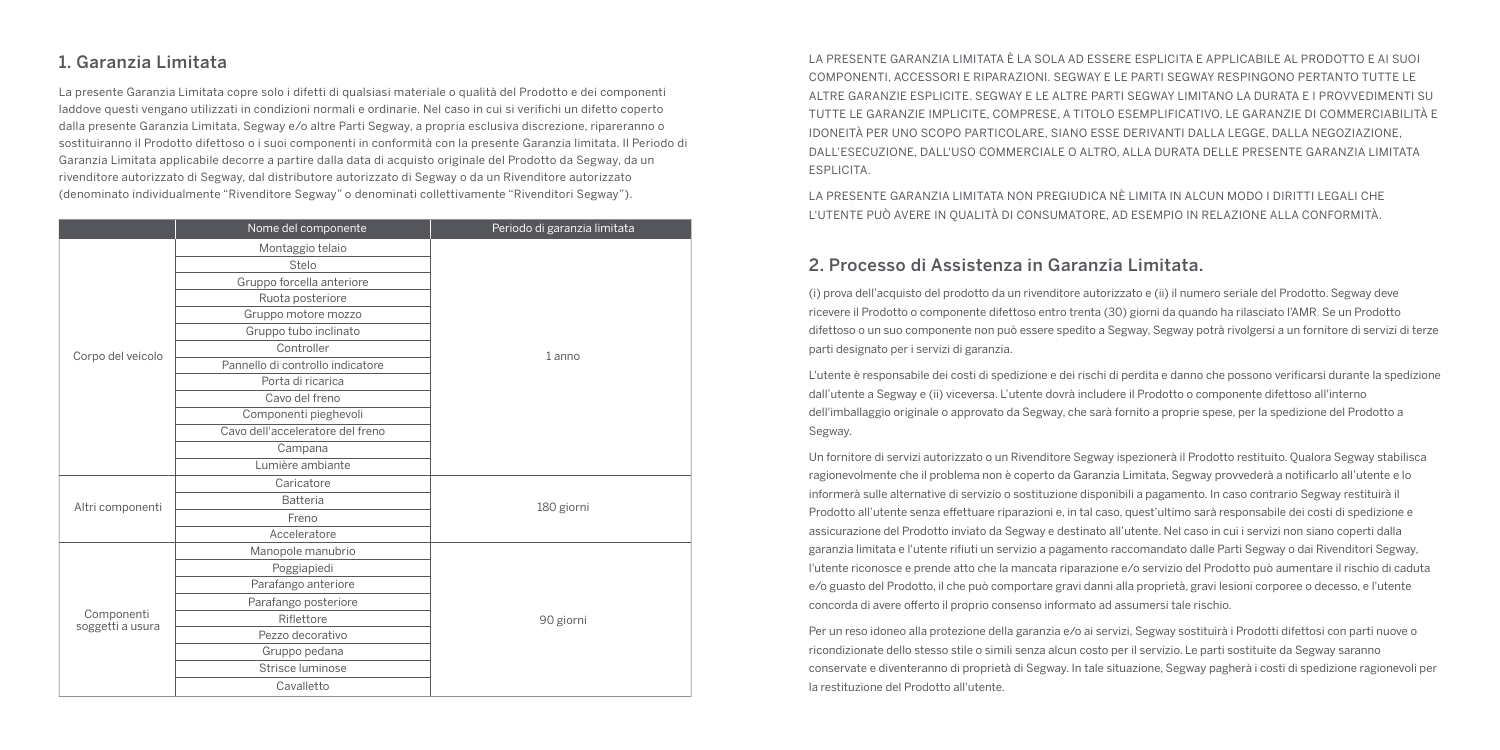#### 3. Idoneità alla Garanzia Limitata

3.1 La richiesta di assistenza deve essere ricevuta da Segway entro il Periodo di Garanzia Limitata come descritto sopra e Segway deve ricevere il Prodotto in conformità con il Processo di Servizio di Garanzia Limitata definito sopra.

3.2 Il Prodotto deve essere acquistato presso un Rivenditore Segway autorizzato.

3.3 È necessario fornire la ricevuta d'acquisto originale.

3.4 La presente Garanzia Limitata descrive il servizio disponibile per l'utente nel caso in cui il Prodotto richieda un servizio di garanzia.

3.5 Il Prodotto dovrà riportare un numero di serie leggibile, non oscurato, non amperato e non modificato.

3.6 Tutti i sigilli antimanomissione devono essere intatti, in posizione e non modificati.

#### 4. Esclusioni di Garanzia Limitata

La presente Garanzia Limitata descrive il servizio disponibile qualora il prodotto richieda un servizio di garanzia e l'utente potrebbe disporre di ulteriori salvaguardie ai sensi delle leggi locali. La presente Garanzia Limitata non copre ed esclude i danni al prodotto o a qualsiasi componente dello stesso causati da:

4.1 Maltrattamento, uso improprio, imprudenza, negligenza o uso commerciale.

4.2 Caricamento, conservazione, manutenzione o funzionamento improprio del Prodotto non conformi alle istruzioni o limitazioni fornite nei materiali dell'utente.

4.3 Utilizzo del Prodotto non conforme alle leggi e ai regolamenti applicabili.

4.4 Uso del Prodotto da parte di persone con esperienza inadeguata.

4.5 Incidenti, collisioni, guida a velocità non sicura su strade asfaltate, guida a velocità non sicura su strade sterrate, scavalcamento di ostacoli, gare amatoriali, gare professionali, uso negli sport di backcountry, danni da incendio, danni da acqua, danni chimici, uso del Prodotto al di fuori dell'intervallo di temperatura di esercizio, irrorazione d'acqua ad alta pressione, terremoto, caduta, carico con pesi eccessivi.

## 5. ESCLUSIONE DI RESPONSABILITÀ E LIMITAZIONE

5.1 LE PARTI SEGWAY E I RIVENDITORI SEGWAY NON SI ASSUMONO NÈ AUTORIZZANO ALCUNO AD ASSUMERE PER PROPRIO CONTO QUALSIASI ALTRO OBBLIGO O RESPONSABILITÀ IN RELAZIONE AL PRODOTTO, AI SUOI COMPONENTI, AGLI ACCESSORI, ALLE RIPARAZIONI O ALLA PRESENTE GARANZIA LIMITATA.

5.2 NÈ LE PARTI SEGWAY NÈ I RIVENDITORI SEGWAY SI ASSUMONO QUALSIASI RESPONSABILITÀ PER UN MANCATO USO DI QUALSIASI NATURA DI UN PRODOTTO, DEI SUOI COMPONENTI E DEGLI ACCESSORI O PER QUALSIASI INCONVENIENTE O ALTRA PERDITA O DANNO CAUSATA DA QUESTO PRODOTTO, DALLE SUE PARTI, DA ACCESSORI, DA RIPARAZIONE O DA EVENTUALI INCIDENTI O DANNI CONSEQUENZIALI CHE L'UTENTE POTREBBE SUBIRE A CAUSA DI QUALSIASI DIFETTO DI UN PRODOTTO, DEI SUOI COMPONENTI, DEGLI ACCESSORI O DERIVANTE DA RIPARAZIONE. ALCUNI PAESI NON CONSENTONO L'ESCLUSIONE O LA LIMITAZIONE DI DANNI INCIDENTALI O CONSEQUENZIALI, PERTANTO LA SUDDETTA LIMITAZIONE O ESCLUSIONE POTREBBE NON APPLICARSI ALL'UTENTE NELLA MISURA IN CUI SIA VIETATA DALLA LEGGE APPLICABILE.

5.3 IN NESSUN CASO LA RESPONSABILITÀ MASSIMA TOTALE DELLE PARTI SEGWAY E DEI RIVENDITORI SEGWAY PER TUTTI I RECLAMI AI SENSI DI QUALSIVOGLIA LEGGE O TEORIA APPLICABILE, CONGIUNTAMENTE O IN PARTE, DERIVANTI DA O CORRELATI ALL'ACQUISTO O ALL'USO DEL PRODOTTO, ALLA VIOLAZIONE DEL CONTRATTO, AGLI ATTI ILLECITI (INCLUSA LA NEGLIGENZA) O ALTRO, SUPERERÀ L'OBBLIGO DI RIPARAZIONE O SOSTITUIZIONE DI UN EVENTUALE PRODOTTO DIFETTOSO, SUBORDINATAMENTE A DISCREZIONE ESCLUSIVA DI SEGWAY. IN NESSUN CASO LE PARTI SEGWAY E I RIVENDITORI SEGWAY SARANNO RITENUTI RESPONSABILI NEI CONFRONTI DI QUALSIASI PERSONA PER DANNI CONSEQUENZIALI, INDIRETTI, INCIDENTALI, PARTICOLARI, ESEMPLARI, PUNITIVI O POTENZIATI DERIVANTI DA, O RELATIVI A, E/O IN CONNESSIONE CON L'ACQUISTO DEL PRODOTTO, NÈ PER QUALSIASI VIOLAZIONE DEGLI OBBLIGHI DI CUI AL PRESENTE CONTRATTO O DEL PRODUTTORE A PRESCINDERE: (A) DAL FATTO CHE TALI DANNI FOSSERO PREVEDIBILI, (B) DAL FATTO CHE SEGWAY O ALTRE PARTI SEGWAY FOSSERO STATI AVVISATI DELLA POSSIBILITÀ DI TALI DANNI E (C) DALLA TEORIA LEGALE O EQUA (CONTRATTO, ILLECITO O ALTRO) SU CUI SI BASA IL RECLAMO, SALVO CHE TALI LIMITAZIONI ED ESCLUSIONI SIANO VIETATE DALLA LEGGE APPLICABILE. LE SUDDETTE LIMITAZIONI O ESCLUSIONI SONO APPLICABILI ANCHE SE UN CLIENTE LESO O UNA PERSONA SI AVVALE DI UN MEZZO DI RICORSO (CHE POTREBBE FAR VALERE IL PROPRIO DIRITTO O ESPORRE UN RECLAMO IN CONFORMITÀ CON IL PRESENTE ACCORDO AI SENSI DELLA LEGGE O DELL'EQUITÀ) INADATTO ALLO SCOPO PERSEGUITO IN CONFORMITÀ AL PRESENTE ACCORDO. NEL CASO IN CUI ALCUNI PAESI NON CONSENTANO L'ESCLUSIONE O LA LIMITAZIONE DI ALCUNI O TUTTI I DANNI PRECEDENTI E, PERTANTO, NELLA MISURA IN CUI TALI LIMITAZIONI O ESCLUSIONI NON SONO CONSENTITE DALLA LEGGE, POTREBBERO NON ESSERE APPLICABILI ALL'UTENTE. ALCUNI PAESI NON CONSENTONO L'ESCLUSIONE O LA LIMITAZIONE DI DANNI INCIDENTALI O CONSEQUENZIALI E, PERTANTO, NELLA MISURA IN CUI TALI LIMITAZIONI O ESCLUSIONI NON SIANO CONSENTITE DALLA LEGGE, LA LIMITAZIONE O ESCLUSIONE DI CUI SOPRA POTREBBE NON ESSERE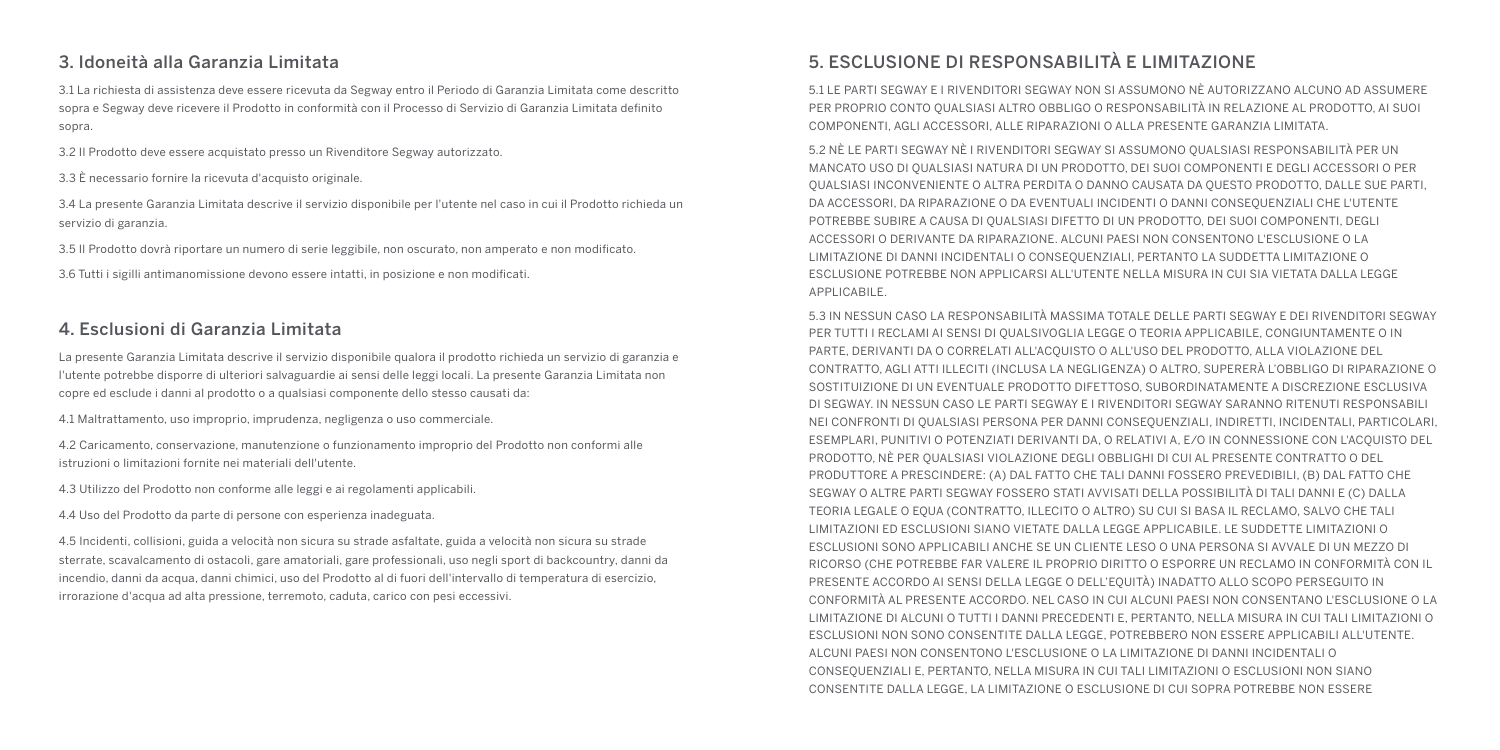#### APPLICABILE ALL'UTENTE.

5.4 Nei limiti previsti dalla legge applicabile, le PARTI SEGWAY e i RIVENDITORI SEGWAY RESPINGONO ogni responsabilità e pertanto non saranno responsabili per eventuali danni, inclusi, a titolo esemplificativo ma non esaustivo, decesso, lesioni fisiche o danni alla proprietà, derivanti da o correlati a qualsiasi condotta (compresa la cattiva condotta), azione, inazione, atto (incluso l'inadempimento), omissione o negligenza da parte di rivenditori, distributori, grossisti, rivenditori, fornitori di servizi o terzi autorizzati o non autorizzati coinvolti nella distribuzione del Prodotto o dei servizi ad esso contenuti.

Nei limiti previsti dalla legge applicabile, le dichiarazioni esplicite e le garanzie, se presenti e contenute nel presente documento, saranno le sole rilasciate dalle PARTI SEGWAY nei confronti dell'utente, di qualsiasi consumatore e/o dell'utente finale, pertanto le PARTI SEGWAY non saranno responsabili per altre garanzie e/o dichiarazioni che potrebbero essere concesse e/o fornite da un'altra persona, salvo che non abbiano esplicitamente autorizzato che tali garanzie e/o dichiarazioni aggiuntive vadano fornite al consumatore o all'utente finale.

#### 6. Reclami, risoluzione delle controversie

LE CLAUSOLE CONTENUTE NEL PRESENTE DOCUMENTO SONO LEGALMENTE VINCOLANTI TRA L'UTENTE, LE PARTI SEGWAY E I RIVENDITORI SEGWAY. LE CLAUSOLE CONTENUTE NEL PRESENTE DOCUMENTO POSSONO INFLUIRE SUI DIRITTI DELL'UTENTE, PERTANTO È RESPONSABILITÀ DELLO STESSO DI LEGGERE I SEGUENTI PARAGRAFI. LA RINUNCIA AL CONTRATTO È POSSIBILE ENTRO 30 GIORNI DI CALENDARIO DALL'ACQUISTO INIZIALE DA PARTE DEL CONSUMATORE INVIANDO UN'E-MAIL A OPTOUT@SEGWAY.COM E FORNENDO LE INFORMAZIONI PERTINENTI. PER MAGGIORI DETTAGLI, SI VEDA IL PARAGRAFO 6.2.

#### 6.1 Arbitrato vincolante

Le Parti Segway, i Rivenditori Segway e l'utente accettano che le eventuali dispute, controversie o reclami derivanti da o inerenti e connessi al presente accordo, alla garanzia limitata, alla vendita, alle condizioni o alle prestazioni del prodotto, che abbiano come proprio fondamento un contratto, un atto illecito, una frode, una falsa dichiarazione o qualsiasi altra teoria giuridica ai sensi di legge o in via equitativa, ivi compresi, a titolo esemplificativo e non esaustivo, eventuali reclami per decesso, lesioni o danni alla proprietà, saranno disciplinati e interpretati conformemente alle leggi dei Paesi Bassi con l'esclusione dei suoi conflitti nelle disposizioni legislative, e infine risolti dalla Camera di Commercio Internazionale (ICC) ai sensi del Regolamento di arbitrato 2021 della CPI in corso di validità, le cui norme si ritengono incorporate alla presente clausola per riferimento. Le parti convengono altresì che:

i. La sede dell'arbitrato è Amsterdam, Paesi Bassi.

- ii. Il Tribunale è composto da 3 arbitri.
- iii. La lingua dell'arbitrato è l'inglese.

La clausola 6 "Reclami, risoluzione delle controversie e arbitrato obbligatorio" resterà invariata alla risoluzione o alla scadenza del presente contratto e/o della garanzia limitata o nel caso in cui il presente contratto e/o la garanzia limitata siano ritenuti nulli, annullabili, non validi o inapplicabili, in tutto o in parte, da un organo di aggiudicazione competente con autorità e giurisdizione effettiva in materia.

#### 6.2 Rinuncia

L'UTENTE PUÒ RINUNCIARE ALLA PROCEDURA DI RISOLUZIONE DELLE CONTROVERSIE FORNENDO COMUNICAZIONE ALLE PARTI SEGWAY O ALLA STESSA SEGWAY ENTRO TRENTA (30) GIORNI DI CALENDARIO A PARTIRE DALLA DATA DEL PRIMO ACQUISTO DEL PRODOTTO DA PARTE DEL CONSUMATORE. PER LA RINUNCIA È NECESSARIO INVIARE UNA COMUNICAZIONE VIA E-MAIL ALL'INDIRIZZO OPTOUT@SEGWAY.COM, CON L'OGGETTO: "RINUNCIA ALL'ARBITRATO". LA NOTIFICA DI RINUNCIA TRAMITE E-MAIL DEVE INCLUDERE (A) IL NOME, L'INDIRIZZO DI POSTA ELETTRONICA, L'INDIRIZZO POSTALE E IL NUMERO DI TELEFONO; (B) LA DATA IN CUI IL PRODOTTO È STATO ACQUISTATO; (C) LA DENOMINAZIONE O IL NUMERO DI MODELLO DEL PRODOTTO; E (D) IL NUMERO DI SERIE. IN ALTERNATIVA, È POSSIBILE INVIARE UNA LETTERA DI OPZIONE RINUNCIA A SEGWAY PRESSO Dynamostraat 7, 1014BN, Amsterdam, Paesi Bassi. POSTA CERTIFICATA ENTRO TRENTA (30) GIORNI DI CALENDARIO DALLA DATA DELL' ACQUISTO INIZIALE DEL PRODOTTO DA PARTE DELL'UTENTE FINALE DAL RIVENDITORE SEGWAY. LA LETTERA DI RINUNCIA CONTIENE LE SEGUENTI INFORMAZIONI: (A) IL NOME, L'INDIRIZZO DI POSTA ELETTRONICA, L'INDIRIZZO POSTALE E IL NUMERO DI TELEFONO; (B) LA DATA IN CUI IL PRODOTTO È STATO ACQUISTATO; (C) LA DENOMINAZIONE O IL NUMERO DI MODELLO DEL PRODOTTO; (D) IL NUMERO DI SERIE ED (E) LA SEGUENTE DICHIARAZIONE: IL CONSUMATORE DI CUI SOPRA SCEGLIE DI RINUNCIARE ALLA PROCEDURA DI RISOLUZIONE DELLE CONTROVERSIE COME PREVISTO DALLA PRESENTE GARANZIA LIMITATA; QUESTE SONO LE UNICHE DUE MODALITA' EFFICACI PER RINUNCIARE ALLA PROCEDURA DI RISOLUZIONE DELLE CONTROVERSIE. L'OPZIONE DI RINUNCIA A TALE PROCEDURA NON INFLUIRÀ IN ALCUN MODO SULLA COPERTURA DELLA GARANZIA LIMITATA E L'UTENTE CONTINUERÀ A GODERE DEI SUOI VANTAGGI.

#### 6.3 Lingua

Il presente Accordo può essere tradotto in diverse lingue. In caso di discrepanze, farà fede o andrà consultata la versione inglese.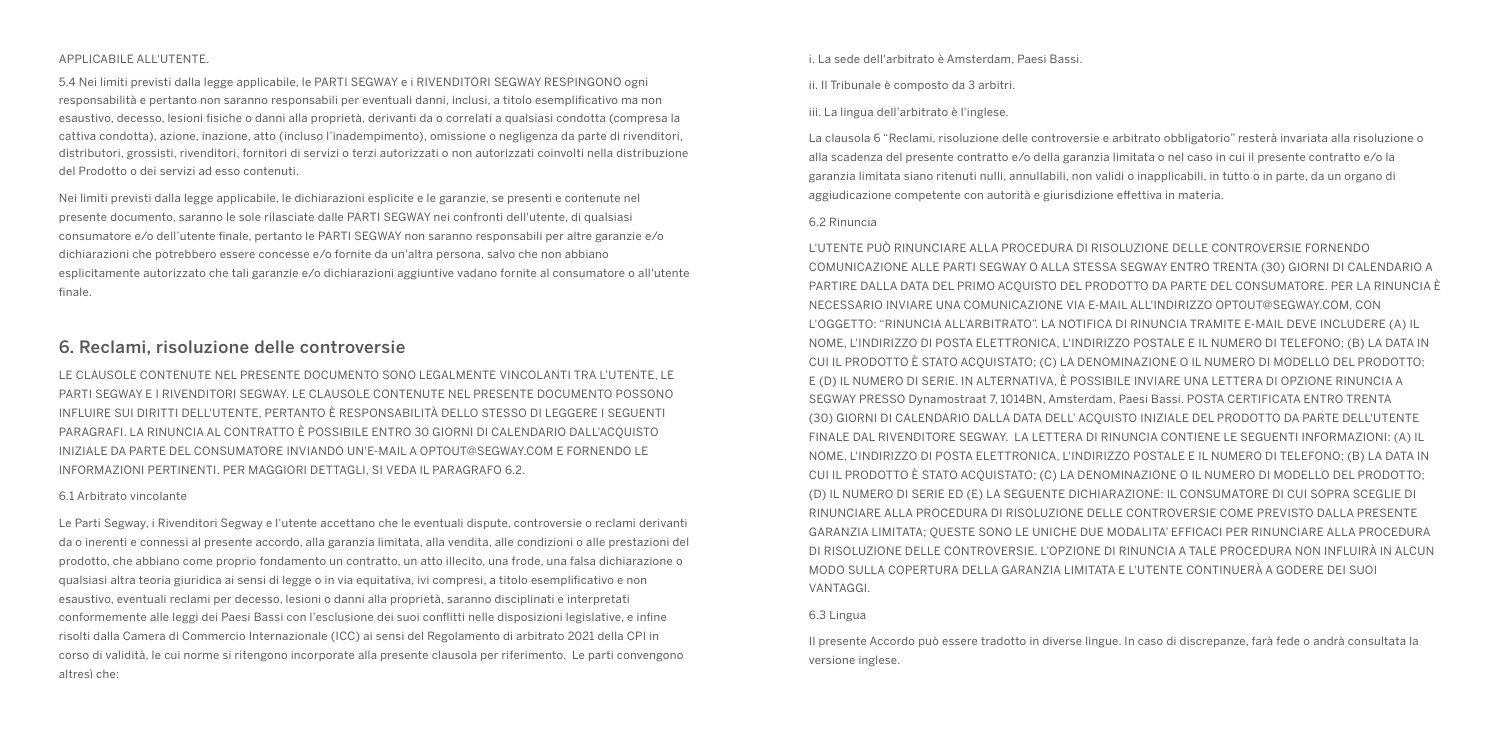

# Garantía limitada y Acuerdo de Arbitraje (EMEA)

AVISO: POR FAVOR LEA ESTA GARANTÍA LIMITADA Y ACUERDO DE ARBITRAJE Y CONSERVE ESTE ACUERDO PARA FUTURAS REFERENCIAS. ESTE ACUERDO CONTIENE APARTADOS SOBRE GARANTÍA LIMITADA Y SOBRE ARBITRAJE REFERENTES A NINEBOT EKICKSCOOTER ZING C80/C10/C20 ("PRODUCTO") Y SOBRE CUALQUIERA Y TODAS LAS TRANSACCIONES Y RECLAMACIONES RELACIONADAS CON Y/O QUE SURJAN DEL PRODUCTO.

ESTE ES UN ACUERDO LEGAL VINCULANTE ("ACUERDO") ENTRE USTED (YA SEA UN INDIVIDUO O UNA ENTIDAD) Y EL FABRICANTE ("NINEBOT"), SEGWAY-NINEBOT EMEA. ("SEGWAY"), Y SUS AFILIADOS (INCLUYENDO, PERO NO LIMITADO A SU EMPRESA MATRIZ, SUBSIDIARIA, EMPRESAS AFILIADAS, PREDECESORA, EMPRESA POSTERIOR, ADMINISTRADORES, SUCESORES, CESIONARIOS, OFICIALES, DIRECTORES, GERENTES, EMPLEADOS, MIEMBROS Y ACCIONISTAS) (COLECTIVAMENTE EL "GRUPO SEGWAY"), DISTRIBUIDORES SEGWAY (TAL COMO SE DEFINE A CONTINUACIÓN) Y SUS AFILIADOS (COLECTIVAMENTE "CONCESIONARIOS SEGWAY").

LA COMPRA DEL PRODUCTO, LA APERTURA DEL EMBALAJE DEL PRODUCTO, EL USO DEL PRODUCTO, LA RETENCIÓN DEL PRODUCTO, LA EXPLOTACIÓN DE LOS BENEFICIOS DE ESTE ACUERDO O LA ACEPTACIÓN ELECTRÓNICA DE ESTE ACUERDO CONSTITUIRÁN LA ACEPTACIÓN DE ESTE ACUERDO. EN CASO DE QUE USTED, COMO PADRE(S) O TUTOR (ES) LEGAL(ES), COMPRE ESTE PRODUCTO A NOMBRE O PARA SUS HIJOS, ACEPTA Y APRUEBA EN TODOS SUS ASPECTOS LOS TÉRMINOS Y CONDICIONES DEL ACUERDO Y ACEPTA QUE TANTO USTED COMO SUS HIJOS QUEDAN OBLIGADOS POR ESTE ACUERDO. USTED RECONOCE Y ACEPTA QUE HA RECIBIDO SUFICIENTE INFORMACIÓN SOBRE ESTE ACUERDO Y ACEPTA ESTE ACUERDO.

Conserve este documento y el recibo de compra original para mantener su servicio de garantía.

## Registre el número de serie de su producto

Registre el número de serie de su producto a continuación. Puede encontrar el número de serie en el exterior de la caja de envío o en la parte inferior del producto.



## Contactos

El Producto ha sido fabricado por Ninebot (Changzhou) Technology Co., Ltd. ("Ninebot"), y distribuido por Segway-Ninebot EMEA ("Segway"). Visite www.segway.com para obtener la información de contacto más reciente.

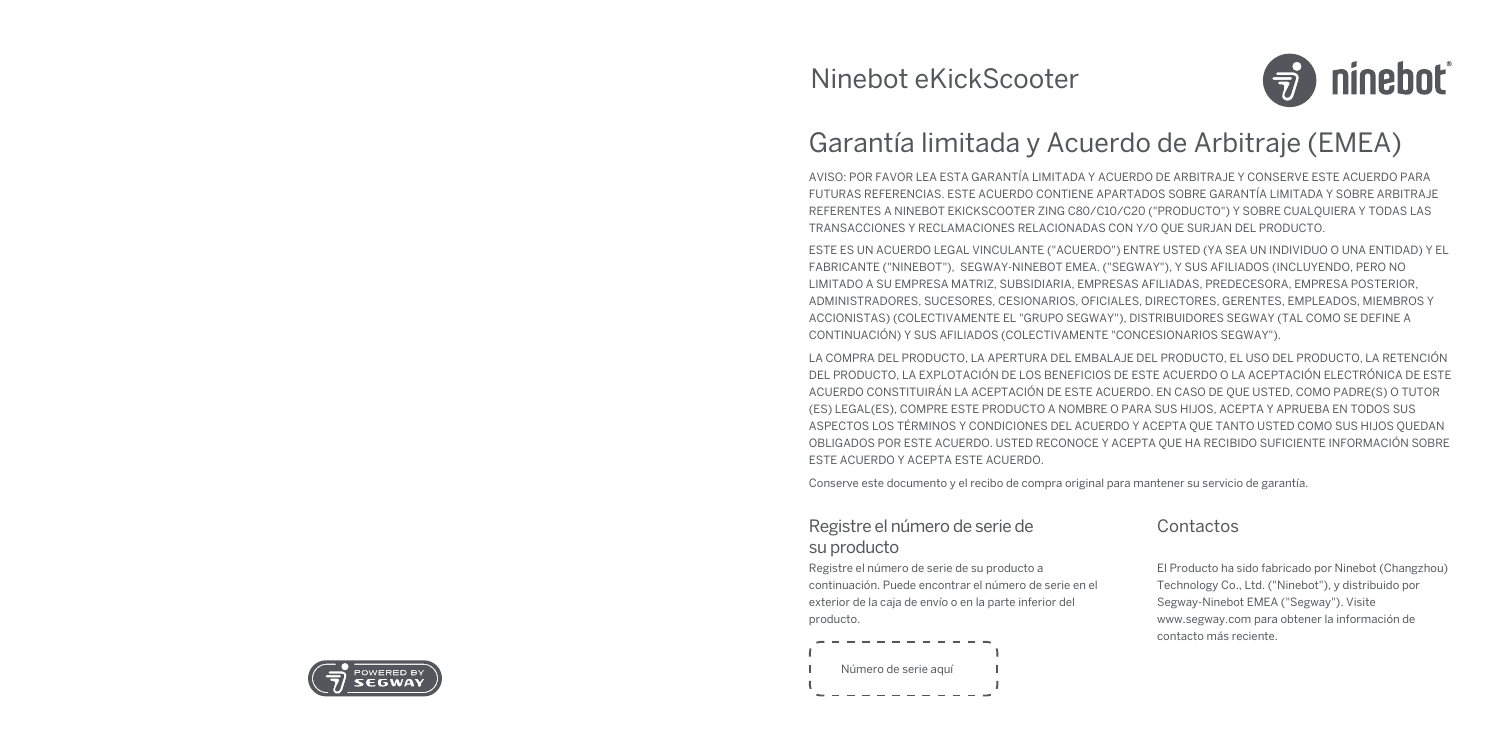## 1. Garantía limitada

Esta Garantía Limitada cubre únicamente defectos de cualquier material o defecto de fabricación del Producto y de sus componentes cuando tanto el Producto como sus componentes se usan en condiciones normales. En caso de que se detecte un defecto cubierto por esta Garantía Limitada, Segway y/o el grupo Segway a su criterio exclusivo repararán o sustituirán el Producto defectuoso o componentes del mismo en conformidad con esta Garantía Limitada. El Periodo de garantía aplicable para la Garantía Limitada comienza en la fecha de la compra inicial del Producto, ya sea realizada en Segway, a un revendedor autorizado por Segway, a un distribuidor autorizado de Segway, o un Concesionario autorizado (denominado "Concesionario Segway" o, colectivamente, los "Concesionarios Segway").

|                                    | Nombre del componente           | Periodo de garantía Limitada |
|------------------------------------|---------------------------------|------------------------------|
|                                    | Conjunto de chasis              |                              |
|                                    | Vástago                         |                              |
|                                    | Conjunto de horquilla delantera |                              |
|                                    | Rueda trasera                   |                              |
|                                    | Conjunto de motor del cubo      |                              |
|                                    | Conjunto de tubo inclinado      |                              |
| Cuerpo del vehículo                | Controlador                     | 1 año                        |
|                                    | Panel de indicadores            |                              |
|                                    | Puerto de carga                 |                              |
|                                    | Cable de freno                  |                              |
|                                    | Componentes de plegado          |                              |
|                                    | Cable del acelerador de freno   |                              |
|                                    | Timbre                          |                              |
|                                    | Luz ambiental                   |                              |
|                                    | Cargador                        | 180 días                     |
| Otros componentes                  | Batería                         |                              |
|                                    | Freno                           |                              |
|                                    | Acelerador                      |                              |
|                                    | Puños de manillar               |                              |
| Componentes<br>sujetos al desgaste | Plataforma para el pie          |                              |
|                                    | Guardabarros delantero          | 90 días                      |
|                                    | Guardabarros trasero            |                              |
|                                    | Reflector                       |                              |
|                                    | Pieza de decoración             |                              |
|                                    | Conjunto de estribo             |                              |
|                                    | Tiras de luz                    |                              |
|                                    | Pata de apoyo                   |                              |

ESTA GARANTÍA LIMITADA ES LA ÚNICA GARANTÍA EXPRESA APLICABLE AL PRODUCTO Y A LAS PARTES QUE LO COMPONEN, ACCESORIOS Y SERVICIO DE REPARACIÓN SEGWAY Y EL GRUPO SEGWAY NO SE HACEN RESPONSABLES DE NINGUNA OTRA GARANTÍA EXPRESA. SEGWAY Y EL GRUPO SEGWAY LIMITAN A LA DURACIÓN DE ESTA GARANTÍA LIMITADA EXPRESA LA DURACIÓN Y COMPENSACIONES DE TODAS LAS GARANTÍAS IMPLÍCITAS, INCLUYENDO A TÍTULO INFORMATIVO, PERO NO LIMITADO A, LAS GARANTÍAS DE COMERCIABILIDAD Y APTITUD PARA UN OBJETIVO EN PARTICULAR, YA SEA DERIVADO DE LA LEY, EN CURSO DE NEGOCIACIONES, PRESTACIONES, USO MERCANTIL O DE CUALQUIER OTRA FORMA.

ESTA GARANTÍA LIMITADA NO AFECTA NI LIMITA DE NINGUNA MANERA LOS DERECHOS LEGALES QUE USTED PUEDE TENER COMO CONSUMIDOR, POR EJEMPLO RESPECTO A LA CONFORMIDAD.

#### 2. Proceso del Servicio de Garantía Limitada.

(i) prueba de la compra original del Producto a los Distribuidores de Segway, (ii) el número de serie del Producto, Segway debe recibir su Producto defectuoso o componente del mismo en un plazo máximo de treinta (30) días tras enviarle Segway el RMA a usted. Si un Producto defectuoso o el componente del mismo no puede enviarlo a Segway, Segway puede indicarle un proveedor de servicios externo designado para gestionar el servicio de garantía.

Usted se hace responsable de los gastos de envío y riesgo de pérdida y daños que puedan producirse durante el envío que haga a Segway, y (ii) de segway a usted. Para el envío a Segway deberá meter su Producto o componente defectuoso dentro del embalaje original o un embalaje aprobado por Segway, que le será facilitado a su cargo.

Un proveedor de servicios autorizado o concesionario Segway realizará una inspección de su Producto devuelto. Si Segway determina razonablemente que el problema no lo cubre la Garantía Limitada, Segway se lo notificará y le dará información sobre las opciones de reparación o sustitución de pago que tiene disponibles, o Segway le devolverá su Producto sin reparar, y en ese caso, usted se hará responsable de los gastos de envío y seguro para la devolución de su Producto desde Segway. En caso de que los servicios no estén cubiertos por la garantía limitada y usted rechace un servicio de pago recomendado por el grupo Segway y/o el concesionario de Segway, usted entiende y reconoce que la falta de reparación y/o servicios del Producto puede aumentar el riesgo de caída y/o avería del Producto, lo que puede provocar daños severos a la propiedad, lesiones corporales graves o la muerte, y usted acepta dar su consentimiento informado para asumir dicho riesgo.

En el caso de una devolución con derecho a la garantía y/o reparaciones, Segway prestará el servicio de sustitución del Producto defectuoso por nuevos repuestos o reacondicionados del mismo o similar tipo sin coste para usted por ese servicio. Segway se quedará con los repuestos que sustituya, que volverán a ser propiedad de Segway. En ese caso, Segway le pagará los gastos razonables de devolución del Producto.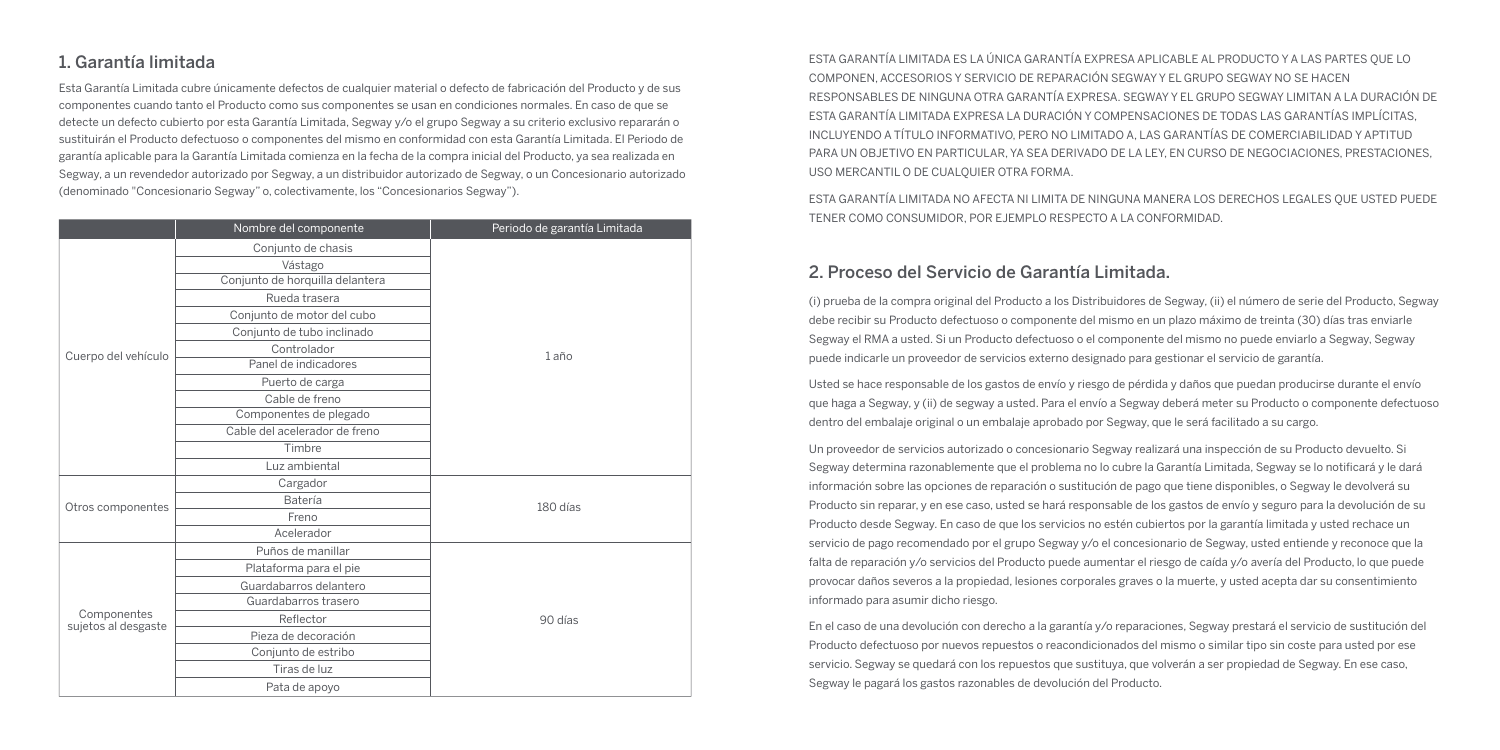### 3. Derecho a Garantía Limitada

3.1 Su solicitud de servicio deberá recibirla Segway dentro del Periodo de Garantía Limitada según se describe anteriormente. Segway debe recibir su Producto según se indica en el Proceso del Servicio de Garantía Limitada definido anteriormente.

- 3.2 Su Producto debe ser comprado a un concesionario Segway autorizado.
- 3.3 Deberá presentar el recibo original de la compra.

3.4 Esta garantía limitada describe el servicio que usted tiene disponible en caso de que su Producto requiera servicio de garantía.

3.5 El número de serie de su Producto debe ser claramente legible, no debe estar oculto ni contener alteraciones o modificaciones.

3.6 Todos los sellos de seguridad deben estar intactos, estar en su lugar y no haber sufrido modificaciones.

#### 4. Exclusiones de la Garantía Limitada

Esta Garantía Limitada describe el servicio que usted tiene disponible en caso de que su Producto requiera usar el servicio de garantía. Puede que usted tenga una protección adicional conforme a su legislación local. Esta Garantía Limitada no cubre y excluye los daños a su Producto o a cualquier componente del mismo provocados por:

4.1 Abuso, uso indebido, uso imprudente, negligencia o uso comercial.

4.2 Carga, almacenamiento, mantenimiento o funcionamiento inadecuados del Producto incumpliendo las instrucciones o limitaciones según se indica en la información sobre los materiales del usuario.

4.3 Uso del Producto incumpliendo las leyes y reglamentaciones aplicables.

4.4 Uso del Producto por parte de personas que no tengan la experiencia adecuada.

4.5 Accidente, colisión, conducir a una velocidad inadecuada en calles pavimentadas, conducir a una velocidad inadecuada en calles sin pavimentar, pasar sobre obstáculos, participar en carreras amateur, usarlo en una carrera profesional, uso en deportes en zonas de montaña, daño por fuego, daño por agua, daño por sustancias químicas, uso del producto sobrepasando los límites de temperatura de funcionamiento del producto, rociado con agua a alta presión, terremoto, caída, carga con peso excesivo.

## 5. EXENCIÓN Y LIMITACIÓN DE RESPONSABILIDAD

5.1 SEGWAY Y EL GRUPO SEGWAY NO ASUMEN NI AUTORIZAN A PERSONA ALGUNA A ASUMIR EN SU REPRESENTACIÓN, NINGUNA OTRA OBLIGACIÓN NI RESPONSABILIDAD EN RELACIÓN CON UN PRODUCTO, LAS PIEZAS QUE LO COMPONEN, ACCESORIOS, SERVICIO DE REPARACIÓN O SOBRE ESTA GARANTÍA LIMITADA.

5.2 NI SEGWAY Y NI EL GRUPO SEGWAY SE HACEN RESPONSABLES POR CUALQUIER DAÑO DURANTE EL USO DE UN PRODUCTO, LAS PARTES QUE LO COMPONEN, SUS ACCESORIOS, O POR CUALQUIER PROBLEMA, PÉRDIDA O DAÑOS QUE PUDIESEN HABERSE PRODUCIDO DEBIDOS A CUALQUIER DEFECTO EN UN PRODUCTO, LAS PARTES QUE LO COMPONEN, ACCESORIOS, SERVICIO DE REPARACIÓN, O POR CUALQUIER OTRO DAÑO INCIDENTAL O INDIRECTO QUE PUDIERA HABER SUFRIDO EL COMPRADOR COMO RESULTADO DE ALGÚN DEFECTO EN UN PRODUCTO, LAS PARTES QUE LO COMPONEN, ACCESORIOS O SERVICIO DE REPARACIÓN. ALGUNOS PAÍSES/ESTADOS NO PERMITEN LA EXCLUSION O LIMITACIÓN DE DAÑOS INCIDENTALES O SUBSIGUIENTES, POR LO QUE LA LIMITACIÓN O EXCLUSIÓN ANTERIOR PUEDE QUE NO SE LE APLIQUE EN CASO QUE NO SE LO PERMITA LA LEGISLACIÓN EN VIGOR.

5.3 EN NINGÚN CASO LA RESPONSABILIDAD TOTAL Y AGREGADA DE LAS PARTES DE SEGWAY Y DE LOS DISTRIBUIDORES DE SEGWAY POR TODAS LAS RECLAMACIONES BAJO CUALQUIER LEY O TEORÍA APLICABLE, CONJUNTA O SEPARADAMENTE, QUE SURJA DE O ESTÉ RELACIONADA CON LA COMPRA DEL PRODUCTO, EL USO DEL PRODUCTO, EL INCUMPLIMIENTO DEL CONTRATO, LOS AGRAVIOS (INCLUYENDO LA NEGLIGENCIA) O CUALQUIER OTRA COSA, SOBREPASARÁ EL DEBER DE REPARAR O REEMPLAZAR CUALQUIER PRODUCTO DEFECTUOSO, SUJETO ADEMÁS A LA ÚNICA Y EXCLUSIVA DISCRECIÓN DE SEGWAY. EN NINGÚN CASO SEGWAY O EL GRUPO SEGWAY SE HACEN RESPONSABLES ANTE CUALQUIER PERSONA POR DAÑOS EMERGENTES, INDIRECTOS, INCIDENTALES, ESPECIALES, EJEMPLARES, PUNITIVOS O INCREMENTADOS QUE SURJAN O ESTÉN RELACIONADOS CON, Y/O EN RELACIÓN CON LA COMPRA DEL PRODUCTO, CUALQUIER INCUMPLIMIENTO DE ESTE ACUERDO O LOS DEBERES DEL FABRICANTE INDEPENDIENTEMENTE DE: (A) SI TALES DAÑOS HABÍAN SIDO PREVISIBLES, (B) SI SEGWAY O EL GRUPO SEGWAY HABÍAN SIDO INFORMADOS O NO DE LA POSIBILIDAD DE TALES DAÑOS, Y (C) LA TEORÍA JURÍDICA O DE EQUIDAD (CONTRATO, RESPONSABILIDAD EXTRA-CONTRACTUAL U OTRO) EN LA CUAL SE BASA LA RECLAMACIÓN, A MENOS QUE ESAS LIMITACIONES Y EXCLUSIONES ESTÉN PROHIBIDAS POR LA LEGISLACIÓN EN VIGOR. LAS LIMITACIONES O EXCLUSIONES ANTERIORES SE APLICAN INCLUSO SI LAS RECLAMACIONES DE UN CLIENTE PERJUDICADO O CUALQUIER OTRA PERSONA (QUE PUEDA TENER DERECHO A RECLAMAR SEGÚN ESTE ACUERDO EN VIRTUD DE LA LEY O EQUIDAD) NO CUMPLEN SU PROPÓSITO FUNDAMENTAL. EN CASO DE QUE ALGUNOS PAÍSES/ESTADOS NO PERMITAN LAEXCLUSIÓN O LIMITACIÓN DE CIERTOS O TODOS LOS DAÑOS ANTERIORES, Y QUE TALES LIMITACIONES O EXCLUSIONES NO ESTÉN AUTORIZADAS POR LA LEY, PUEDEN NO AFECTARLE A USTED. ALGUNOS PAÍSES/ESTADOS NO PERMITEN LA EXCLUSION O LIMITACIÓN DE DAÑOS INCIDENTALES O SUBSIGUIENTES, POR LO QUE LA LIMITACIÓN O EXCLUSIÓN ANTERIOR PUEDE QUE NO SE LE APLIQUE EN LA MEDIDA EN QUE NO SE LO PERMITA LA LEGISLACIÓN EN VIGOR.

5.4 En la medida en que lo permita la legislación en vigor, el GRUPO SEGWAY por el presente documento queda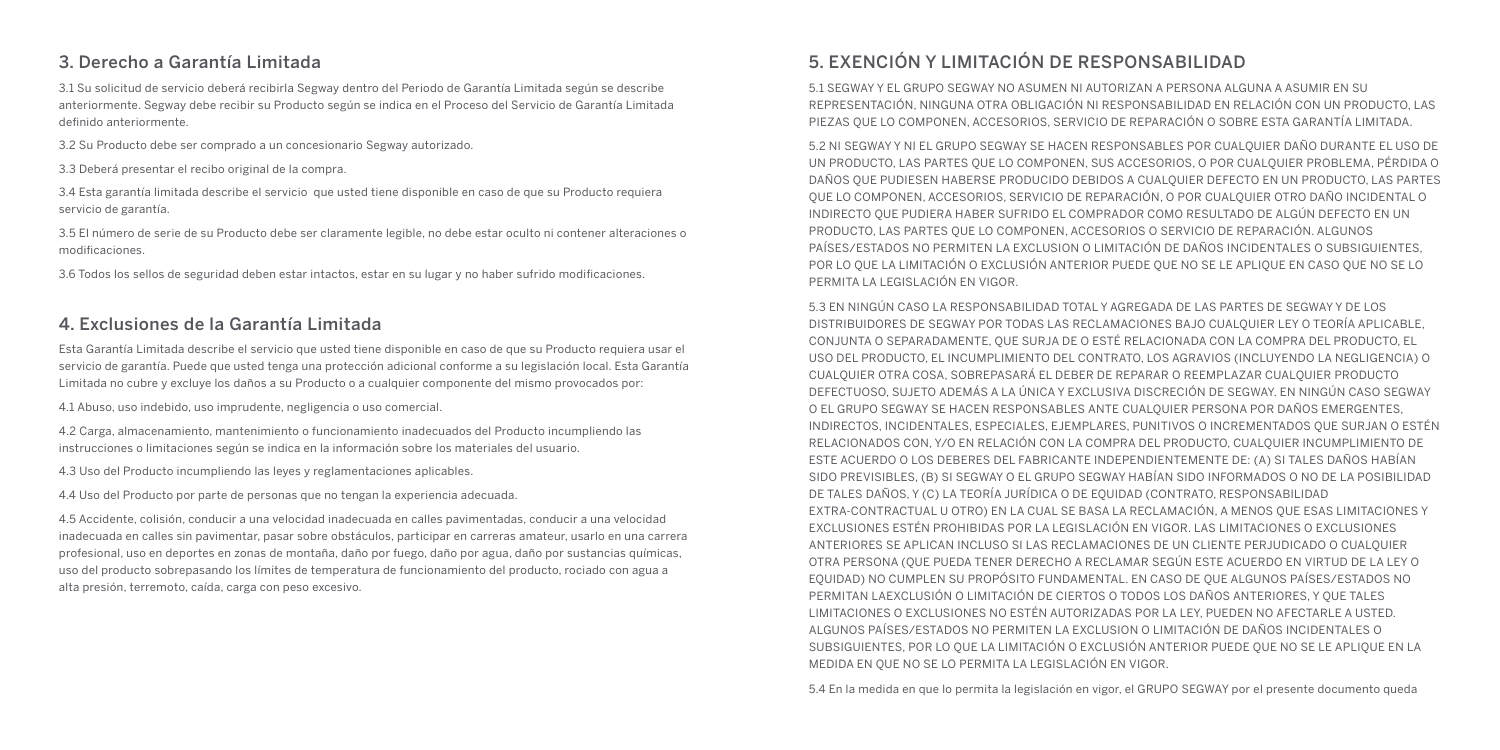EXENTO de toda responsabilidad y, por lo tanto, no se hace responsable de ningún daño, incluidos, entre otros, la muerte, las lesiones corporales o los daños a la propiedad, que surjan o estén relacionados con cualquier conducta (incluida la mala conducta), acción, inacción, acto (incluida la falta de actuar), omisión o negligencia por parte de cualquier concesionario, distribuidor, mayorista, minorista, proveedor de servicios o tercero autorizado o no autorizado que participe en la distribución del Producto o de los servicios correspondientes.

En la medida permitida por la ley aplicable, las representaciones y garantías explícitas, si las hubiere, previstas en el presente documento, serán las únicas garantías y representaciones hechas por el GRUPO SEGWAY a USTED, cualquier consumidor, y/o usuario final y el GRUPO SEGWAY no serán responsables de que dichas garantías y/o representaciones que puedan ser dadas y/o proporcionadas por otra persona a menos que el GRUPO SEGWAY haya autorizado explícitamente dicha garantía adicional y/o representación al consumidor o usuario final.

#### 6. Reclamaciones, Resolución de conflictos

LAS CLAUSULAS CONTENIDAS EN ESTE DOCUMENTO SON LEGALMENTE VINCULANTES ENTRE USTED, EL GRUPO SEGWAY Y LOS CONCESIONARIOS DE SEGWAY. LAS RECLAMACIONES CONTENIDAS EN ESTE DOCUMENTO PUEDEN AFECTAR A SUS DERECHOS, Y ES SU RESPONSABILIDAD LEER LAS SIGUIENTES SECCIONES. USTED PUEDE OPTAR POR NO ACEPTAR EL ACUERDO EN UN PLAZO DE 30 DÍAS NATURALES DESDE LA PRIMERA COMPRA DEL CONSUMIDOR ENVIANDO UN E-MAIL A OPTOUT@SEGWAY.COM Y FACILITANDO LA INFORMACIÓN CORRESPONDIENTE. PARA OBTENER MÁS INFORMACIÓN, CONSULTE LA SECCIÓN 6.2.

#### 6.1 Arbitraje vinculante

El Grupo Segway, los distribuidores de Segway y usted acuerdan que cualquier conflicto, controversia o reclamación que surja de, relacionado con o en relación con este acuerdo, la garantía limitada, la venta, condición o desempeño del producto, ya sea basado en contrato, agravio, fraude, tergiversación, o cualquier otra causa por ley o en equidad, incluyendo pero no limitado a cualquier reclamación por de muerte , daños o perjuicios patrimoniales, se regirán e interpretarán de conformidad con las leyes de los Países Bajos, con exclusión de sus disposiciones sobre conflictos de leyes, y finalmente serán resueltos por la Cámara de Comercio Internacional (CPI) en virtud de las Reglas de Arbitraje de la CPI (Reglas de la CPI) de 2021 actualmente en vigor, cuyas Reglas se consideran incorporadas según referencia de esta cláusula. Además, las Partes están acuerdan que:

i. La sede del arbitraje será Amsterdam, Países Bajos.

ii. El Tribunal estará compuesto por 3 árbitros.

iii. El idioma del arbitraje será el inglés.

La cláusula de la Sección 6 de "Resolución de reclamaciones y conflictos con arbitraje obligatorio" continuará siendo válida una vez que este acuerdo y/o la garantía limitada hayan finalizado o vencido o en caso de que una institución competente con facultades reales y jurisdicción sobre esta materia dictamine que este acuerdo y/o garantía limitada son nulos, anulables, inválidos o inejecutables, ya sea en su totalidad o en parte.

#### 6.2 Opción de Exclusión

USTED PUEDE OPTAR POR ABANDONAR ESTE PROCEDIMIENTO DE RESOLUCIÓN DE CONFLICTOS ENVIANDO UNA NOTIFICACIÓN A SEGWAY Y GRUPO SEGWAY EN UN PLAZO MÁXIMO DE TREINTA (30) DÍAS NATURALES DESDE LA FECHA DE COMPRA DEL PRODUCTO POR PARTE DEL PRIMER COMPRADOR. PARA OPTAR POR SU EXCLUSIÓN DEBE ENVIAR UNA NOTIFICACIÓN POR CORREO ELECTRÓNICO A SEGWAY A OPTOUT@SEGWAY.COM, FIGURANDO EN EL ASUNTO: "ARBITRATION OPT OUT" (OPCIÓN DE EXCLUSIÓN DE ARBITRAJE) ESTA OPCIÓN DEBERÁ SER ENVIADA POR EMAIL INCLUYENDO (A) SU NOMBRE, DIRECCIÓN DE CORREO ELECTRÓNICO, DIRECCIÓN POSTAL Y NÚMERO DE TELÉFONO; (B) LA FECHA EN LA QUE SE COMPRÓ EL PRODUCTO; (C) EL NOMBRE DEL MODELO DEL PRODUCTO O NÚMERO DEL MODELO; Y (D) EL NÚMERO DE SERIE. ALTERNATIVAMENTE, PUEDE OPTAR POR NO PARTICIPAR ENVIANDO UNA CARTA DE EXCLUSIÓN A SEGWAY EN Dynamostraat 7, 1014BN, Amsterdam, Países Bajos. CORREO CERTIFICADO EN UN PLAZO DE TREINTA (30) DÍAS NATURALES A PARTIR DE LA FECHA DE COMPRA DEL PRODUCTO POR PARTE DEL PRIMER USUARIO FINAL AL DISTRIBUIDOR SEGWAY. LA CARTA DE EXCLUSIÓN DEBE CONTENER LA SIGUIENTE INFORMACIÓN: (A) SU NOMBRE, DIRECCIÓN DE CORREO ELECTRÓNICO, DIRECCIÓN POSTAL Y NÚMERO DE TELÉFONO; (B) LA FECHA EN LA QUE SE COMPRÓ EL PRODUCTO; (C) EL NOMBRE DEL MODELO DEL PRODUCTO O NÚMERO DEL MODELO; (D) EL NÚMERO DE SERIE; Y (E ) LA SIGUIENTE DECLARACIÓN: EL CONSUMIDOR MENCIONADO ANTERIORMENTE OPTA POR SU EXCLUSIÓN DEL PROCEDIMIENTO DE RESOLUCIÓN DE CONFLICTOS CORRESPONDIENTE A ESTA GARANTÍA LIMITADA. ESTAS SON LAS DOS ÚNICAS MANERAS EFECTIVAS DE EXCLUIRSE DE ESTE PROCEDIMIENTO DE RESOLUCIÓN DE DISPUTAS. EL HABER OPTADO POR EXCLUIRSE DE ESTE PROCEDIMIENTO DE RESOLUCIÓN DE CONFLICTOS NO AFECTARÁ A LA COBERTURA DE LA GARANTÍA LIMITADA EN FORMA ALGUNA Y USTED CONTINUARÁ DISFRUTANDO DE LOS BENEFICIOS DE LA GARANTÍA LIMITADA.

#### 6.3 Idioma

Este Acuerdo puede ser traducido a diferentes idiomas. En caso de conflicto, prevalecerá y servirá de base la versión en inglés.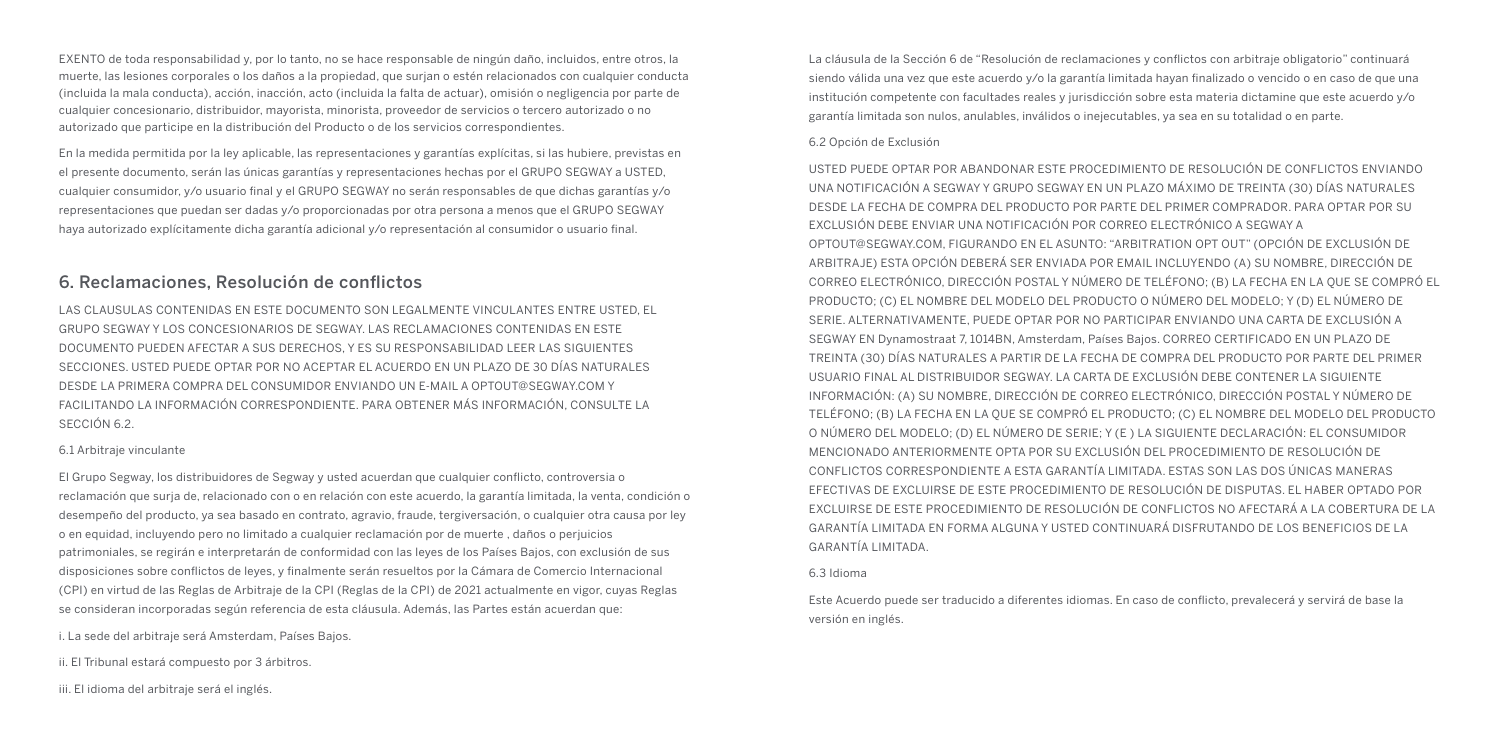

# Umowa o ograniczonej gwarancji i arbitraż (EMEA)

UWAGA: NALEŻY ZAPOZNAĆ SIĘ Z NINIEJSZĄ OGRANICZONĄ GWARANCJĄ I UMOWĄ ARBITRAŻU I ZACHOWAĆ JĄ DO WYKORZYSTANIA W PRZYSZŁOŚCI. NINIEJSZA UMOWA ZAWIERA KLAUZULE OGRANICZONEJ GWARANCJI DLA KONSUMENTÓW W REGIONIE EUROPY, BLISKIEGO WSCHODU I AFRYKI ("EMEA") ORAZ KLAUZULE ARBITRAŻOWE DOTYCZĄCE HULAJNOGI NINEBOT EKICKSCOOTER ZING C80/C10/C20 ("PRODUKT") ORAZ WSZYSTKICH TRANSAKCJI I ROSZCZEŃ WYNIKAJĄCYCH Z PRODUKTU LUB Z NIM ZWIĄZANYCH.

NINIEJSZY DOKUMENT STANOWI WIĄŻĄCĄ UMOWE PRAWNĄ ("UMOWA") MIEDZY UŻYTKOWNIKIEM (OSOBA FIZYCZNĄ LUB PRAWNĄ) A PRODUCENTEM ("NINEBOT"), SEGWAY-NINEBOT EMEA ("SEGWAY") I ICH PODMIOTAMI POWIĄZANYMI (W TYM BEZ OGRANICZEŃ SPÓŁKĄ DOMINUJĄCĄ, POWIĄZANYMI SPÓŁKAMI ZALEŻNYMI, POPRZEDNIKAMI, NASTĘPNĄ SPÓŁKĄ, ADMINISTRATORAMI, NASTĘPCAMI, CESJONARIUSZAMI, CZŁONKAMI KIEROWNICTWA, DYREKTORAMI, MENEDŻERAMI, PRACOWNIKAMI, CZŁONKAMI, AKCJONARIUSZAMI, AGENTAMI, ADMINISTRATORAMI, PEŁNOMOCNIKAMI, UBEZPIECZYCIELAMI LUB RESEKURANTAMI (ŁACZNIE "STRONY SEGWAY"), DEALERAMI SEGWAY (ZGODNIE Z DEFINICJĄ PONIŻEJ) I ICH PODMIOTAMI POWIĄZANYMI (ŁĄCZNIE ..DEALERZY SEGWAY").

ZAKUP PRODUKTU, OTWARCIE OPAKOWANIA PRODUKTU, SKORZYSTANIE Z PRODUKTU, ZATRZYMANIE PRODUKTU, CZERPANIE KORZYŚCI Z NINIEJSZEJ UMOWY LUB ELEKTRONICZNA AKCEPTACJA NINIEJSZEJ UMOWY STANOWI AKCEPTACJĘ NINIEJSZEJ UMOWY. W PRZYPADKU ZAKUPU TEGO PRODUKTU PRZEZ UŻYTKOWNIKA W IMIENIU LUB NA RZECZ DZIECI W ROLI RODZICA LUB OPIEKUNA PRAWNEGO UŻYTKOWNIK NINIEJSZYM ZGADZA SIĘ I ZATWIERDZA WSZYSTKIE WARUNKI UMOWY ORAZ ZGADZA SIĘ, ŻE NINIEJSZĄ UMOWĄ ZWIĄZANI SĄ ZARÓWNO UŻYTKOWNIK, JAK I JEGO DZIECI. UŻYTKOWNIK POTWIERDZA I ZGADZA SIĘ, ŻE OTRZYMAŁ WYSTARCZAJĄCE POWIADOMIENIE O NINIEJSZEJ UMOWIE I ZGADZA SIĘ NA NIĄ.

Ten dokument i oryginalny dowód zakupu należy zachować, aby nie utracić prawa do serwisu gwarancyjnego.

#### Należy zapisać numer seryjny Produktu

Poniżej należy zapisać numer seryjny Produktu. Numer seryjny można znaleźć na zewnętrznej stronie opakowania wysyłkowego lub na spodzie Produktu.

# Numer seryjny tutaj

## Dane do kontaktu

Produkt jest wytwarzany przez Ninebot (Changzhou) Technology Co., Ltd. ("Ninebot") i dystrybuowany przez Segway-Ninebot EMEA ("Segway"). Najnowsze dane do kontaktu można znaleźć na stronie www.segway.com.

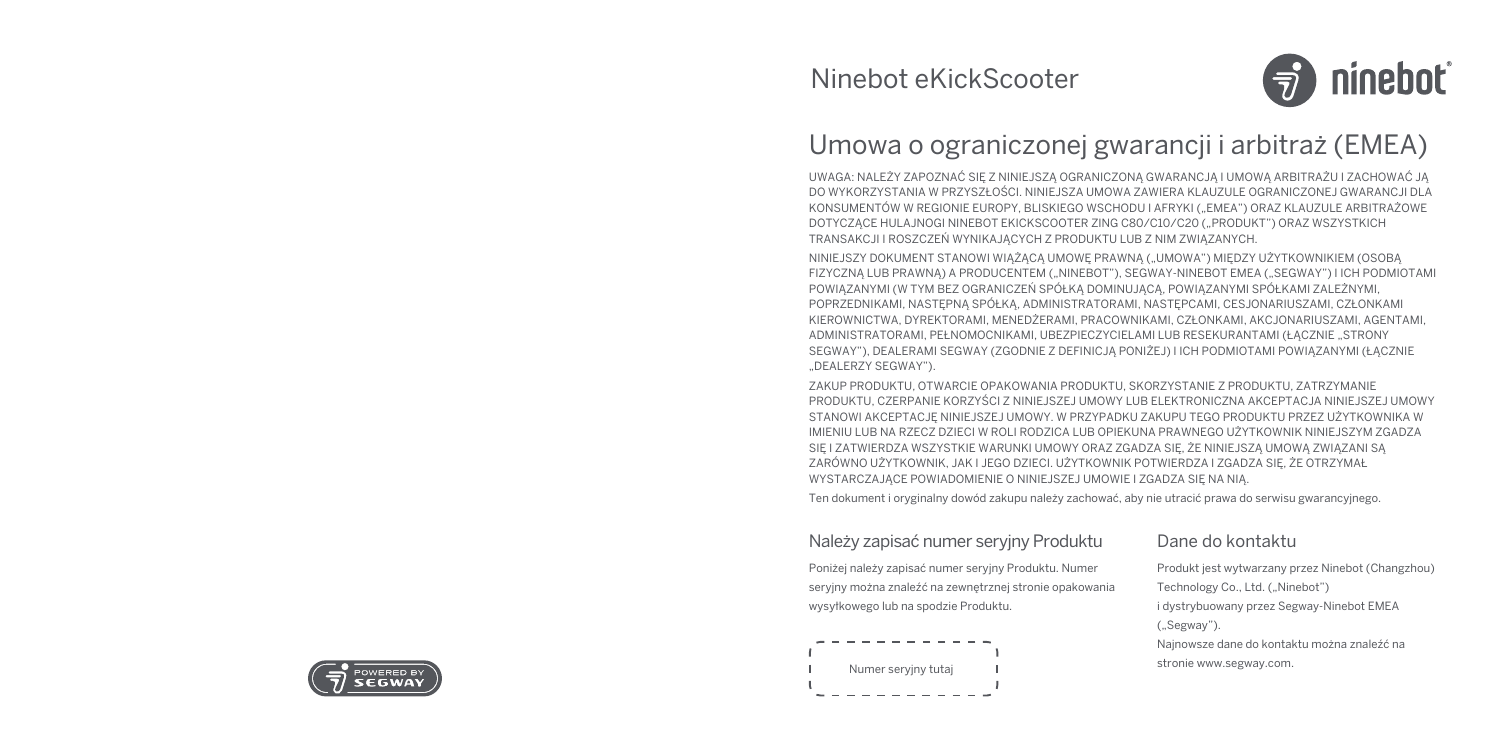## 1. Ograniczona gwarancja

Niniejsza Ograniczona gwarancja obejmuje jedynie wady materiałowe lub jakościowe Produktu i jego podzespołów, o ile Produkt i jego podzespoły są używane w normalnych i zwykłych warunkach. W przypadku wystąpienia wady objętej niniejszą Ograniczoną gwarancją Segway lub inne Strony Segway, według własnego uznania, naprawią lub wymienią wadliwy Produkt lub jego podzespoły zgodnie z niniejszą Ograniczoną gwarancją. Okres obowiązywania Ograniczonej gwarancji rozpoczyna się w dniu pierwszego zakupu Produktu od Segway, autoryzowanego sprzedawcy Segway, autoryzowanego dystrybutora Segway lub autoryzowanego Dealera (zwanych osobno "Dealerami Segway" a łącznie "Dealerami Segway").

|                                   | Nazwa podzespołu               | Okres ograniczonej gwarancji |
|-----------------------------------|--------------------------------|------------------------------|
|                                   | Konstrukcja ramy               |                              |
|                                   | Kolumna kierownicy             |                              |
|                                   | Konstrukcja przedniego widelca |                              |
|                                   | Tylne koto                     |                              |
|                                   | Zespół silnika piasty          |                              |
|                                   | Konstrukcja nachylonej rury    |                              |
| Nadwozie pojazdu                  | Kontroler                      | 1 rok                        |
|                                   | Panel wskaźników               |                              |
|                                   | Port fadowania                 |                              |
|                                   | Linka hamulcowa                |                              |
|                                   | Podzespoły składane            |                              |
|                                   | Linka przepustnicy hamulca     |                              |
|                                   | Dzwonek                        |                              |
|                                   | Światło emitowane              |                              |
|                                   | Ładowarka                      | 180 dni                      |
| Inne podzespoły                   | Akumulator                     |                              |
|                                   | Hamulec                        |                              |
|                                   | Przepustnica                   |                              |
|                                   | Uchwyty kierownicy             | 90 dni                       |
|                                   | Okładzina podestu              |                              |
| Podzespoły<br>podlegające zużyciu | Błotnik przedni                |                              |
|                                   | Błotnik tylny                  |                              |
|                                   | Światło odblaskowe             |                              |
|                                   | Element dekoracji              |                              |
|                                   | Konstrukcja podestu            |                              |
|                                   | Paski świetlne                 |                              |
|                                   | Nóżka                          |                              |

NINIEJSZA OGRANICZONA GWARANCJA JEST JEDYNĄ WYRAŹNĄ GWARANCJĄ DOTYCZĄCĄ PRODUKTU I JEGO CZĘŚCI, AKCESORIÓW I NAPRAW SERWISOWYCH. SEGWAY I STRONY SEGWAY WYŁĄCZAJĄ WSZYSTKIE INNE WYRAŹNE GWARANCJE. SEGWAY I INNE STRONY SEGWAY OGRANICZAJĄ NA CZAS TRWANIA NINIEJSZEJ WYRAŹNEJ OGRANICZONEJ GWARANCJI CZAS TRWANIA I ŚRODKI ZARADCZE WYNIKAJĄCE Z WSZYSTKICH GWARANCJI DOROZUMIANYCH, W TYM BEZ OGRANICZEŃ GWARANCJI PRZYDATNOŚCI HANDLOWEJ I PRZYDATNOŚCI DO OKREŚLONEGO CELU, WYNIKAJĄCE Z PRZEPISÓW PRAWA, PRZEBIEGU TRANSAKCJI, SPOSOBU WYKONANIA UMOWY, ZWYCZAJÓW PRAWNYCH LUB INNYCH PRZYCZYN.

NINIEJSZA OGRANICZONA GWARANCJA NIE WPŁYWA W ŻADEN SPOSÓB NA UPRAWNIENIA USTAWOWE, KTÓRE MOGĄ PRZYSŁUGIWAĆ UŻYTKOWNIKOWI JAKO KONSUMENTOWI, NA PRZYKŁAD CO DO ZGODNOŚCI TOWARU Z UMOWĄ.

## 2. Proces obsługi ograniczonej gwarancji.

(i) dowód wcześniejszego zakupu Produktu od Dealerów Segway, (ii) numer seryjny Produktu, Segway musi otrzymać wadliwy Produkt lub jego podzespół w ciągu 30 (słownie: trzydziestu) dni od wydania użytkownikowi dokumentu RMA przez Segway. Jeśli wadliwy Produkt lub jego składnik nie może zostać wysłany do Segway, Segway może skierować użytkownika do wyznaczonego usługodawcy zewnętrznego w celu wykonania usług gwarancyjnych.

Użytkownik ponosi odpowiedzialność za koszty wysyłki oraz ryzyko utraty i uszkodzenia, które mogą wystąpić podczas przewozu od użytkownika do Segway oraz (ii) od Segway do użytkownika. W celu wysyłki Produktu do Segway użytkownik musi umieścić wadliwy Produkt lub podzespół w oryginalnym lub zatwierdzonym przez Segway opakowaniu, które zostanie dostarczone na koszt użytkownika.

Autoryzowany serwis lub sprzedawca Segway sprawdzi zwrócony produkt. Jeśli Segway zasadnie stwierdzi, że problem nie jest objęty Ograniczoną gwarancją, powiadomi o tym użytkownika i poinformuje go o dostępnych odpłatnych usługach lub zamiennikach, bądź też zwróci użytkownikowi Produkt w stanie nienaprawionym. W takim przypadku użytkownik będzie odpowiedzialny za koszty wysyłki i ubezpieczenia wysyłki Produktu od Segway do użytkownika. W przypadku, gdy któreś z usług nie są objęte ograniczoną gwarancją, a użytkownik odmówi skorzystania z płatnej usługi zalecanej przez Strony Segway lub Dealera Segway, użytkownik rozumie i przyjmuje do wiadomości, że brak naprawy lub serwisu Produktu może zwiększyć ryzyko upadku lub awarii Produktu, które mogą skutkować poważną szkodą w mieniu, poważnymi uszkodzeniami ciała lub śmiercią, i zgadza się, że jest to jego świadoma zgoda na podjęcie takiego ryzyka.

W przypadku zwrotu Produktów kwalifikujących się do ochrony gwarancyjnej lub serwisu, Segway dostarczy wadliwe Produkty z nowymi lub odnowionymi częściami w tym samym lub podobnym stylu bez ponoszenia przez użytkownika kosztów serwisu. Segway zachowuje wymienione części, które stają się jej własnością. W takiej sytuacji Segway opłaci zasadne koszty wysyłki zwrotnej z tytułu zwrotu Produktu do użytkownika.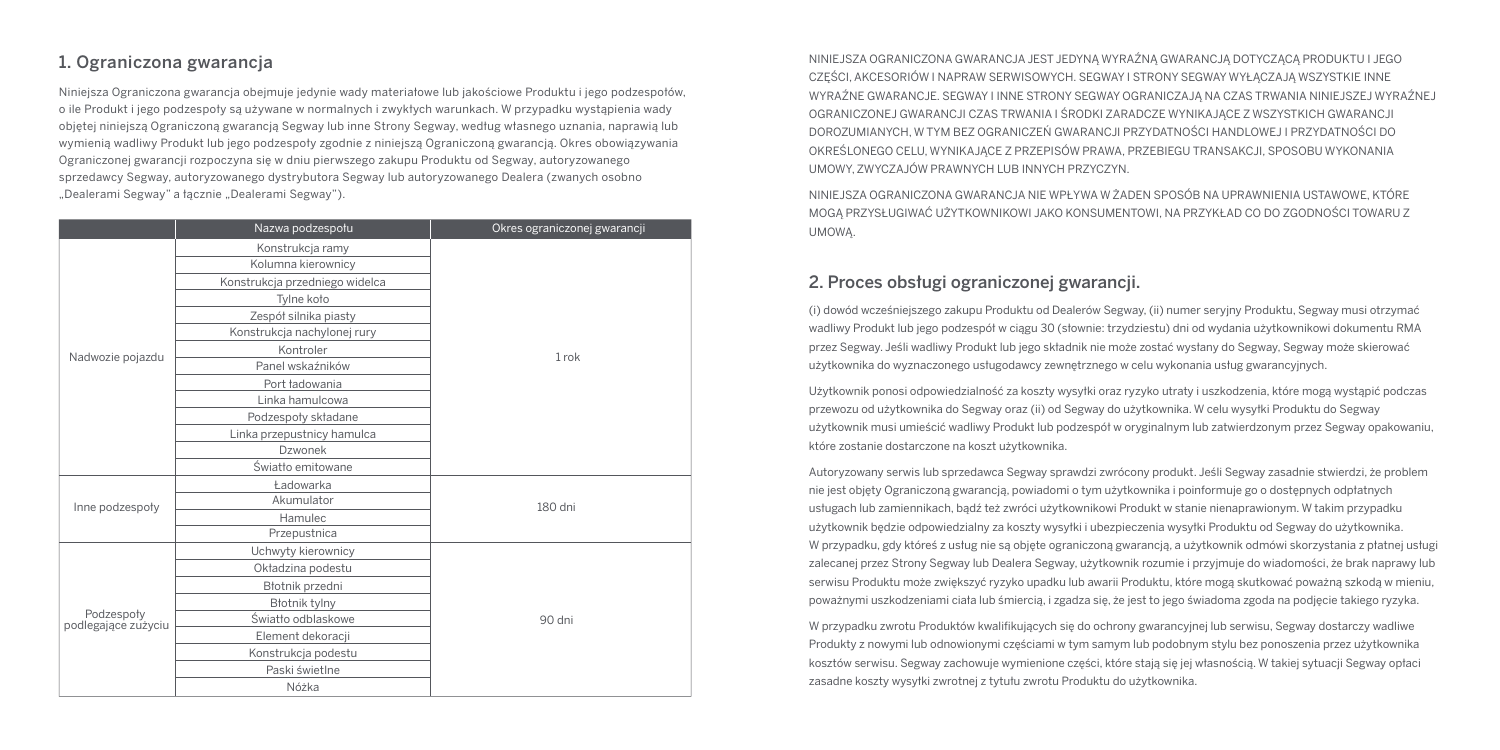## 3. Uprawnienie do ograniczonej gwarancji

3.1 Zgłoszenie serwisowe użytkownika musi wpłynąć do Segway w Okresie ograniczonej gwarancji wskazanym powyżej, a Segway musi otrzymać od użytkownika Produkt zgodnie z Procesem obsługi ograniczonej gwarancji zdefiniowanym powyżej.

3.2 Produkt musi zostać zakupiony u autoryzowanego sprzedawcy Segway.

3.3 Użytkownik musi dostarczyć oryginalny dowód zakupu.

3.4 Niniejsza Ograniczona gwarancja opisuje usługę dostępną w przypadku, gdy Produkt użytkownika wymaga serwisu gwarancyjnego.

3.5 Produkt musi być opatrzony czytelnym, niezatartym, nieprzerobionym i niezmodyfikowanym numerem seryjnym.

3.6 Wszystkie odporne na manipulacje plomby muszą być nienaruszone, na swoim miejscu i niezmodyfikowane.

## 4. Wyłączenia z ograniczonej gwarancji

Niniejsza ograniczona gwarancja opisuje usługę dostępną dla użytkownika, jeśli produkt wymaga serwisu gwarancyjnego, przy czym użytkownikowi mogą przysługiwać dodatkowe środki ochrony zgodnie z przepisami prawa krajowego. Niniejsza ograniczona gwarancja nie pokrywa ani nie obejmuje uszkodzeń produktu lub jego podzespołu spowodowanych przez:

4.1 Nadużycie, niewłaściwe użycie, lekkomyślność, zaniedbanie lub korzystanie do celów komercyjnych.

4.2 Niewłaściwe ładowanie, przechowywanie, konserwację lub eksploatację Produktu niezgodnie z poleceniami lub ograniczeniami podanymi w materiałach użytkownika.

4.3 Używanie Produktu niezgodnie z obowiązującymi przepisami ustaw i rozporządzeń.

4.4 Korzystanie z Produktu przez osoby z niewystarczającym doświadczeniem.

4.5 Wypadek, kolizję, jazdę z niebezpieczną prędkością po drogach utwardzonych, jazdę z niebezpieczną prędkością po drogach nieutwardzonych, jazda po przeszkodach, wyścigi amatorskie, wyścigi profesjonalne, użytkowanie w sportach terenowych, uszkodzenia od ognia, zalanie wodą, uszkodzenia chemiczne, korzystanie z Produktu poza zakresem temperatur pracy Produktu, zraszanie wodą pod wysokim ciśnieniem, trzęsienie ziemi, upadek, obciążenie nadmiernymi ładunkami.

## 5. WYŁĄCZENIE I OGRANICZENIA ODPOWIEDZIALNOŚCI

5.1 STRONY SEGWAY ORAZ DEALERZY SEGWAY NIE PRZYJMUJĄ ANI NIE UPOWAŻNIAJĄ NIKOGO DO PRZYJMOWANIA W SWOIM IMIENIU ŻADNYCH INNYCH ZOBOWIĄZAŃ LUB ODPOWIEDZIALNOŚCI W ZWIĄZKU Z PRODUKTEM, JEGO CZĘŚCIAMI SKŁADOWYMI, AKCESORIAMI, NAPRAWĄ LUB OGRANICZONĄ GWARANCJĄ.

5.2 STRONY SEGWAY I DEALERZY SEGWAY NIE PONOSZĄ ODPOWIEDZIALNOŚCI ZA UTRATĘ PRODUKTU, JEGO PODZESPOŁÓW I AKCESORIÓW ANI ZA JAKIEKOLWIEK NIEDOGODNOŚCI, INNE STRATY LUB SZKODY, KTÓRE MOGĄ BYĆ SPOWODOWANE WADAMI PRODUKTU, JEGO PODZESPOŁÓW I AKCESORIÓW LUB NAPRAWĄ SERWISOWĄ, ANI ZA INNE SZKODY PRZYPADKOWE LUB NASTĘPCZE, KTÓRE MOGĄ WYSTĄPIĆ WSKUTEK WADY PRODUKTU, JEGO PODZESPOŁÓW, AKCESORIÓW LUB NAPRAWY SERWISOWEJ. NIEKTÓRE KRAJE NIE ZEZWALAJĄ NA WYŁĄCZENIE LUB OGRANICZENIE SZKÓD PRZYPADKOWYCH LUB NASTĘPCZYCH, ZATEM POWYŻSZE OGRANICZENIE LUB WYŁĄCZENIE MOŻE NIE DOTYCZYĆ UŻYTKOWNIKA W ZAKRESIE, W KTÓRYM NIE JEST DOZWOLONE OBOWIAZUJĄCYM PRAWEM.

5.3 ŁĄCZNA ODPOWIEDZIALNOŚĆ STRON SEGWAY I DEALERÓW SEGWAY ZA ROSZCZENIA WYSUNIĘTE NA PODSTAWIE OBOWIĄZUJĄCEGO PRAWA LUB TEORII ODPOWIEDZIALNOŚCI, SOLIDARNE LUB ROZŁĄCZNE. WYNIKAJĄCE Z ZAKUPU PRODUKTU, UŻYTKOWANIA PRODUKTU, NARUSZENIA UMOWY, CZYNU NIEDOZWOLONEGO (W TYM NIEDBALSTWA) LUB Z INNEJ PRZYCZYNY NIE WYKRACZA W ŻADNYM RAZEIE POZA OBOWIĄZEK NAPRAWY LUB WYMIANY WADLIWEGO PRODUKTU WEDŁUG WYŁĄCZNEGO UZNANIA SEGWAY. STRONY SEGWAY I SPRZEDAWCY SEGWAY NIE BĘDĄ W ŻADNYM WYPADKU ODPOWIEDZIALNI WOBEC KOGOKOLWIEK ZA SZKODY NASTĘPCZE, POŚREDNIE, PRZYPADKOWE, SPECJALNE, RETORSYJNE, WZMOCNIONE LUB NAWIĄZKI, WYNIKAJĄCE Z ZAKUPU LUB ZWIĄZANE Z ZAKUPEM PRODUKTU, ORAZ ZA NARUSZENIE NINIEJSZEJ UMOWY LUB OBOWIĄZKÓW PRODUCENTA NIEZALEŻNIE (A) CZY TAKIE SZKODY MOŻNA BYŁO PRZEWIDZIEĆ, (B) CZY SEGWAY LUB INNE STRONY SEGWAY ZOSTAŁY POINFORMOWANE O MOŻLIWOŚCI WYSTĄPIENIA TAKICH SZKÓD ORAZ (C) TEORII W PRAWIE ZWYCZAJOWYM LUB PRAWIE SŁUSZNOŚCI (ODPOWIEDZIALNOŚC KONTRAKTOWA, DELIKTOWA LUB INNA), NA KTÓREJ OPIERA SIĘ ROSZCZENIE, O ILE TAKIE OGRANICZENIA I WYŁĄCZENIA SĄ ZABRONIONE PRZEZ OBOWIĄZUJĄCE PRAWO. POWYŻSZE OGRANICZENIA LUB WYŁĄCZENIA MAJĄ ZASTOSOWANIE NAWET W PRZYPADKU GDY PRZYSŁUGUJĄCE POSZKODOWANEMU KLIENTOWI LUB INNEJ OSOBIE (KTÓREJ MOGĄ PRZYSŁUGIWAĆ UPRAWNIENIA LUB ROSZCZENIA NA PODSTAWIE NINIEJSZEJ UMOWY Z MOCY PRAWA ZWYCZAJOWEGO LUB PRAWA SŁUSZNOŚCI) ŚRODKI ZARADCZE NIE SPEŁNIĄ SWOJEGO ZASADNICZEGO CELU. W PRZYPADKU GDY NIEKTÓRE KRAJE NIE ZEZWALAJĄ NA WYŁĄCZENIE LUB OGRANICZENIE NIEKTÓRYCH LUB WSZYSTKICH POWYŻSZYCH SZKÓD, W ZAKRESIE, W JAKIM TAKIE OGRANICZENIA LUB WYŁĄCZENIA NIE SĄ DOPUSZCZALNE PRAWEM, MOGĄ NIE MIEĆ ZASTOSOWANIA DO UŻYTKOWNIKA. NIEKTÓRE KRAJE NIE ZEZWALAJA NA WYŁACZENIE LUB OGRANICZENIE SZKÓD PRZYPADKOWYCH LUB WYNIKOWYCH, ZATEM W ZAKRESIE, W JAKIM PRAWO NIE DOPUSZCZA TAKIEGO